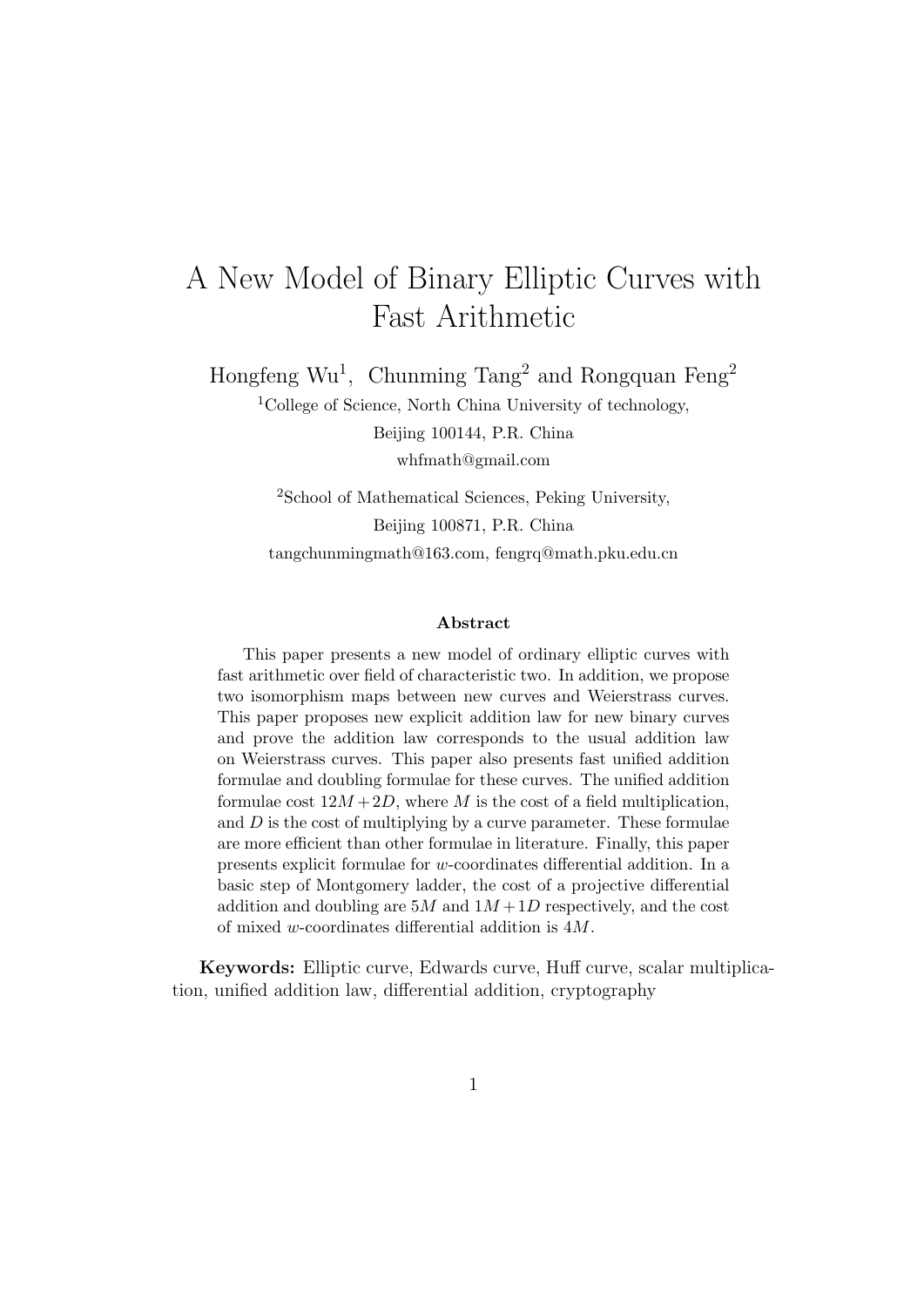### 1 Introduction

An elliptic curve over a field  $K$  is a smooth algebraic curve of genus 1 having a specified basepoint. Every elliptic curve can be written as the locus in  $\mathbb{P}^2$  of a Weierstrass cubic equation with one infinity point  $(0:1:0)$ . There are many other ways to represent elliptic curves such as Legendre equation, Jacobi quartic equations and intersection of two quadratic surfaces. Several forms of elliptic curves over finite fields with different coordinate systems have been studied to improve the computation efficiency of the scalar multiplications. In 2007, a family of special curve named Edwards curves introduced by Edwards in [6]. Berstein and Lange proposed a general Edwards curves in [2]. In [4], Berstein, Lange and Farashahi study the Edwards curves over binary field. Recently, Joye, Tibouchi and VergnaudIt [10] study the Huff's curve introduced by Huff in [7]. Wu and Feng in [20] present a general Huff form. One of the main operations and challenges in elliptic curve cryptosystem is the scalar multiplication. The speed of scalar multiplication plays an important role in the efficiency of the whole system. Therefore, it is an interesting problem to explore new elliptic curves form with fast group law. In this paper, we mainly talk about elliptic curves over binary fields.

For a field  $K$  with characteristic two, every ordinary elliptic curve an be written as  $E: v^2 + uv = u^2 + a_2u + a_6$  with  $a_6 \neq 0$ . The neutral element of the general addition law is the point  $(0:1:0)$  and negation is defined as  $-(u_1, v_1) = (u_1, u_1 + v_1)$ . For point  $(x_1, y_1)$  and  $(x_2, y_2)$  on curve E, whenever defined,  $(x_1, y_1) + (x_2, y_2) = (x_3, y_3)$ , where  $x_3 = \lambda^2 + \lambda + x_1 + x_2 + a_2$  and  $y_3 = \lambda(x_1 + x_3) + x_3 + y_1, \lambda = (y_2 + y_1)/(x_2 + x_1)$  if  $x_1 \neq x_2$ , or  $\lambda = x_1 + y_1/x_1$ if  $x_1 = x_2$ . In [4], Bernstein et al. introduced the binary Edwards curves over field K. If  $d_1, d_2 \in K$  with  $d_1 \neq 0, d_2 \neq d_1^2 + d_1$ , the binary Edwards curve with coefficients  $d_1, d_2$  is the affine curve

$$
E_{B,d_1,d_2}: d_1(x+y) + d_2(x^2+y^2) = xy + xy(x+y) + x^2y^2.
$$

The addition law is given by  $(x_1, y_1) + (x_2, y_2) = (x_3, y_3)$ , where

$$
x_3 = \frac{d_1(x_1+x_2) + d_2(x_1+y_1)(x_2+y_2) + (x_1+x_1^2)(x_2(y_1+y_2+1) + y_1y_2)}{d_1 + (x_1+x_1^2)(x_2+y_2)}
$$

,

$$
y_3 = \frac{d_1(y_1 + y_2) + d_2(x_1 + y_1)(x_2 + y_2) + (y_1 + y_1^2)(y_2(x_1 + x_2 + 1) + x_1x_2)}{d_1 + (y_1 + y_1^2)(x_2 + y_2)}.
$$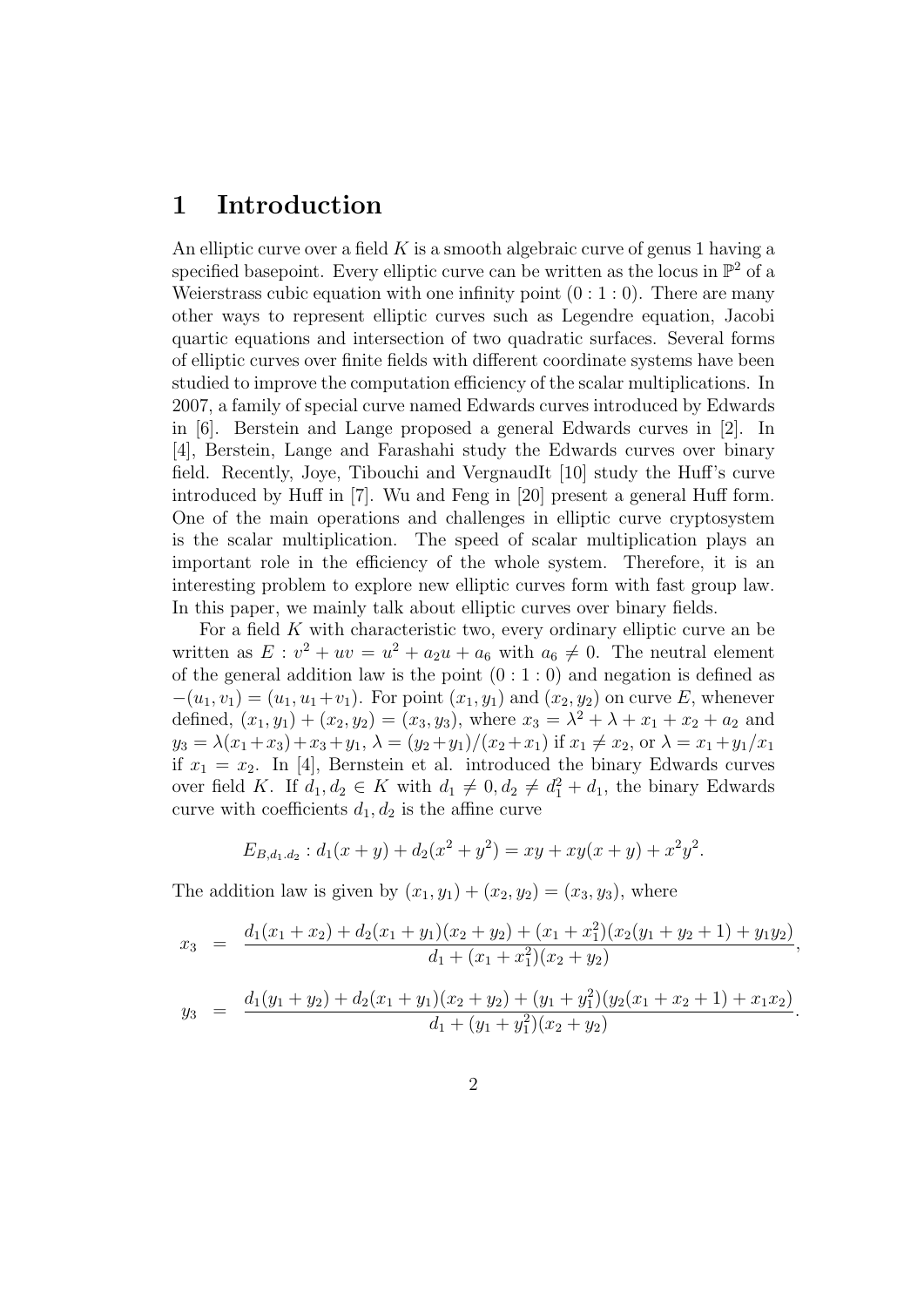The elliptic curves named binary Huff model curves by introduced in [10] and [11]. In [11], Julien Devigne and Marc Joye describes the addition law for binary Huff curves. They presents explicit formulae for dedicated adding formula and dedicated doubling formula, and the unified point addition formulae too. A binary Huff curve is the set of projective points  $(X:Y:Z) \in P^2(\mathbb{F}_{2^m})$  satisfying the equation

$$
E: aX(Y^2 + YZ + Z^2) = bY(X^2 + XZ + Z^2)
$$

where  $a, b \in \mathbb{F}_{2^m}$  and  $a \neq b$ . The affine model corresponding to the binary Huff curve is

$$
ax(y^2 + y + 1) = by(x^2 + x + 1).
$$

Define  $(0, 0, 1)$  as the identity element, then

$$
-(x_1, y_1) = \left(\frac{y_1(b + ax_1y_1)}{a + bx_1y_1}, \frac{y_1(a + bx_1y_1)}{b + ax_1y_1}\right),
$$

and the unified addition formulae are defined by (whenever defined)  $(x_1, y_1)$  +  $(x_2, y_2) = (x_3, y_3)$ , where

$$
x_3 = \frac{b(x_1 + x_2)(1 + x_1x_2y_1y_2) + (a+b)x_1x_1(1 + y_1y_2)}{b(1 + x_1x_1)(1 + x_1x_2y_1y_2)},
$$
  

$$
y_3 = \frac{a(y_1 + y_2)(1 + x_1x_2y_1y_2) + (a+b)y_1y_1(1 + x_1x_2)}{a(1 + y_1y_1)(1 + x_1x_2y_1y_2)}.
$$

This paper explore a new model of binary elliptic curves

$$
S_t : x^2y + xy^2 + txy + x + y = 0.
$$

Define  $(1, 1, 0)$  as the neutral element, then  $-(x, y) = (y, x)$ . The unified addition law is defined by

$$
(x_3, y_3) = (x_1, y_1) + (x_2, y_2),
$$

where

$$
x_3 = \frac{(x_1x_2 + y_1y_2)(y_1 + y_2) + ty_1y_2(1 + x_1x_2)}{(x_1x_2 + y_1y_2)(1 + y_1y_2)},
$$
  

$$
y_3 = \frac{(x_1x_2 + y_1y_2)(x_1 + x_2) + tx_1x_2(1 + y_1y_2)}{(x_1x_2 + y_1y_2)(1 + x_1x_2)}.
$$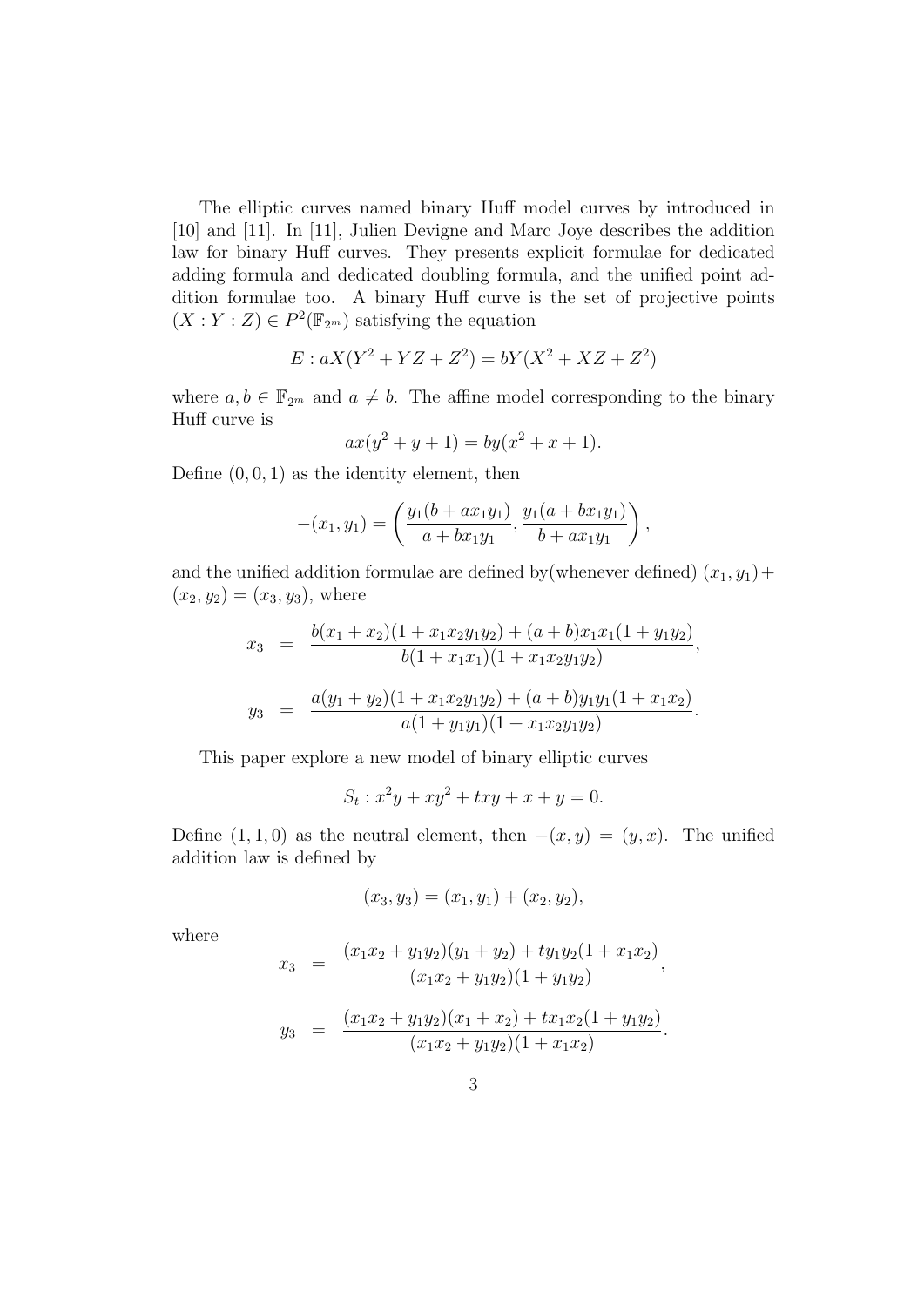If we define  $(0, 0, 1)$  as the neutral element, then the unified addition law is defined by

$$
x_3 = \frac{(x_1x_2 + y_1y_2)(1 + y_1y_2)}{(x_1x_2 + y_1y_2)(y_1 + y_2) + ty_1y_2(1 + x_1x_2)},
$$
  

$$
y_3 = \frac{(x_1x_2 + y_1y_2)(1 + x_1x_2)}{(x_1x_2 + y_1y_2)(x_1 + x_2) + tx_1x_2(1 + y_1y_2)}.
$$

Here we give some notations. The trace function Tr:  $\mathbb{F}_{2^m} \to \mathbb{F}_2$  is defined by

$$
\alpha \mapsto \alpha + \alpha^2 + \dots + a^{2^{m-1}}
$$

Note that  $\text{Tr}(\alpha) = \text{Tr}(\alpha^2)$  for all  $\alpha \in \mathbb{F}_{2^m}$ . The quadratic equation  $x^2 + x +$  $\alpha = 0$  has solution in  $\mathbb{F}_{2^m}$  if and only if  $\text{Tr}(\alpha) = 0$ .

### 2 Special Binary Curve

Let  $K$  denote a field of characteristic 2. Consider the set of projective points  $(X:Y:Z) \in \mathbb{P}^2(K)$  satisfying the equation

$$
S_t: X^2Y + XY^2 + tXYZ + XZ^2 + YZ^2 = 0 \tag{1}
$$

.

where  $t \in K$  and  $t \neq 0$ . The tangent line at  $(1 : 1 : 0)$  is  $X + Y + tZ =$ 0, which intersects the curve with multiplicity 3, so that  $(1 : 1 : 0)$  is an inflection point of  $S_t$ . The partial derivatives of the curve equation are  $Y^2 + tYZ + Z^2, X^2 + tXZ + Z^2$  and  $tXY$ . A singular point  $(X_1 : Y_1 : Z_1)$ must have  $Y_1^2 + tY_1Z_1 + Z_1^2 = X_1^2 + tX_1Z_1 + Z_1^2 = tX_1Y_1 = 0$ , and therefore  $X_1 = Y_1 = Z_1 = 0$  since  $t \neq 0$ . Therefore,  $S_t$  is nonsingular. The affine form of the curve is

$$
S_t: x^2y + xy^2 + txy + x + y = 0.
$$

We can denote  $S_t(K)$  for a field K as

$$
S_t(K) = \{(x, y) \in K^2 | x^2y + xy^2 + txy + x + y = 0 \} \bigcup \{(1 : 0 : 0), (0 : 1 : 0), (1 : 1 : 0) \}
$$

by a light abuse notation.

Note that the variant form  $x^2y + xy^2 + axy + b(x + y) = 0$  is isomorphic to  $x^2y + xy^2 + txy + (x + y) = 0$  via the change of variables  $(x, y) \rightarrow$ phic to  $x^2y + xy^2 + txy + (x + y) = 0$  via the change of variables  $(x, y) \rightarrow (ax/\sqrt{b}, ay/\sqrt{b})$  with  $t = a/\sqrt{b}$ . The curves  $x^2y + xy^2 + xy + b(x + y) = 0$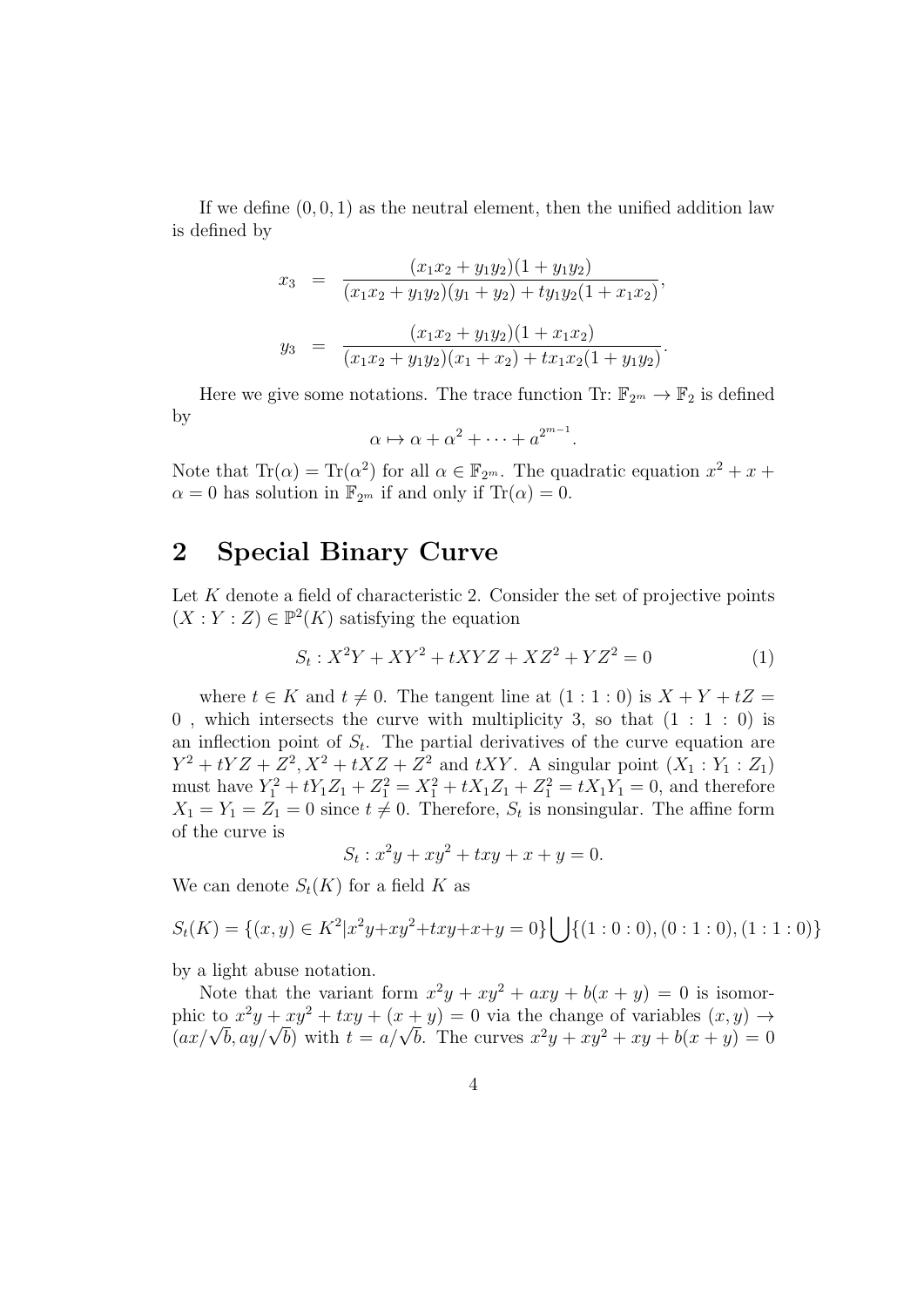isomorphic to  $x^2y + xy^2 + txy + (x + y) = 0$  by  $(x, y) \rightarrow (x/\sqrt{b}, y/\sqrt{b})$  and  $t=1/\sqrt{b}$ .

The curve  $x^2y + xy^2 + xy + b(x + y) = 0$  look similar to binary Edwards curve  $E_{B,d_1,d_2}: d_1(x+y) + d_2(x^2+y^2) = xy + xy(x+y) + x^2y^2$  without quartic item with  $d_1 = b$  and  $d_2 = 0$ .

The generalized form  $S_{a,b}$ :  $x^2y + xy^2 + axy + (x + y) + b(x^2 + y^2) = 0$  of  $S_t$  curve isomorphic to  $v^2 + uv = u^3 + (b/a)u^2 + a^{-8}(1+ab)$ . We can change  $S_{a,b}$  to the form  $d_1(x+y) + d_2(x^2+y^2) = xy + xy(x+y)$ , then it look similar is the binary Edwards curve of eliminated quartic item.

### 2.1 First isomorphism

Let  $S_t: x^2y + xy^2 + txy + x + y = 0$  defined over finite field  $\mathbb{F}_{2^m}$ , then  $S_t$  is isomorphic to the Weierstrass elliptic curve

$$
v^2 + uv = u^3 + \frac{1}{t^8}
$$

over  $\mathbb{F}_{2^m}$  via the change of variables  $\varphi(x, y) = (u, v)$ , where

$$
u = \frac{x+y}{t^2(x+y+t)}, \ v = \frac{x+y+t^2x+t}{t^4(x+y+t)}.
$$

The inverse maps is  $\psi(u, v) = (x, y)$ , where

$$
x = \frac{t^4v + 1}{t^3u + t}, \ y = \frac{t^4(u + v) + 1}{t^3u + t}.
$$

In projective coordinates, the correspondence projective transformations from

$$
X^2Y + XY^2 + tXYZ + XZ^2 + YZ^2 = 0
$$

to

$$
V^{2}W + UVW = U^{3} + \frac{1}{t^{8}}W^{3}
$$

is  $(X, Y, Z) \mapsto (U, V, W)$  where

$$
\begin{cases}\nU &= t^{2}(X+Y), \\
V &= X+Y+t^{2}X+tZ, \\
W &= t^{4}(X+Y+tZ).\n\end{cases}
$$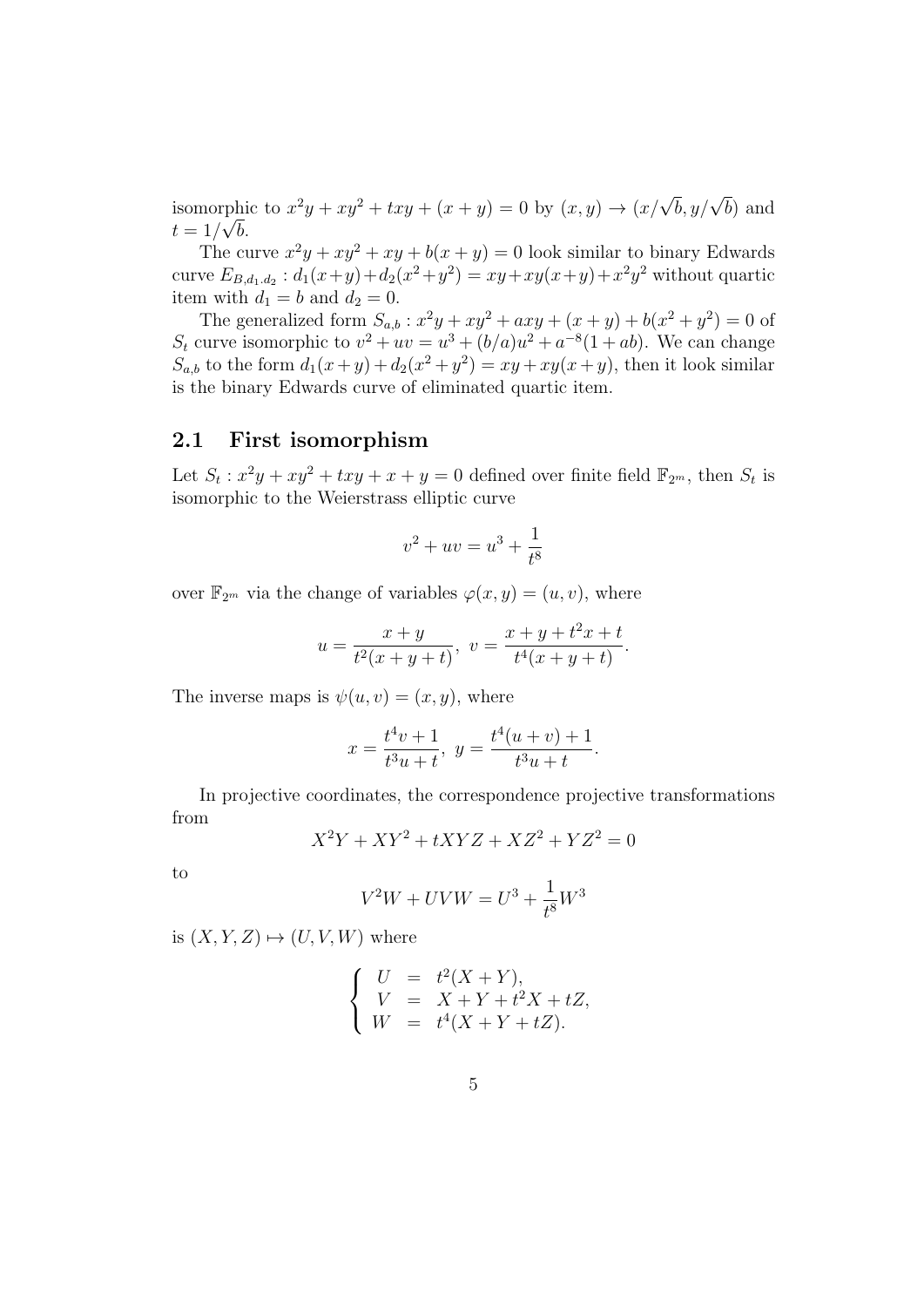The inverse transformations is  $(U, V, W) \mapsto (X, Y, Z)$  where

$$
\begin{cases}\nX &= t^4V + W, \\
Y &= t^4(U + V) + W, \\
Z &= t^3U + tW.\n\end{cases}
$$

The above change of variables map the element  $(1, 1, 0)$  on  $S_t$  to the identity element (0, 1, 0) on Weierstrass curve.

Note that curves  $x^2y+xy^2+xy+b(x+y)=0$  isomorphic to  $v^2+uv=u^3+b^4$ via the change of variables

$$
x = \frac{v + b^2}{u + b}, \ v = \frac{u + v + b^2}{u + b}.
$$

**Lemma 2.1.** An elliptic curve E defined over  $\mathbb{F}_{2^m}$  satisfies  $4 \sharp E(\mathbb{F}_{2^m})$  if and only if E isomorphic to a elliptic curve form  $x^2y + xy^2 + txy + x + y = 0$ .

**Proof.** Since for any  $a \in \mathbb{F}_{2^m}^*$ , there exist a t such that  $S_t : x^2y + xy^2 + txy +$  $x + y = 0$  isomorphic to  $v^2 + uv = u^3 + a$ . We need only to prove an elliptic curve E defined over  $\mathbb{F}_{2^m}$  satisfies  $4|\sharp E(\mathbb{F}_{2^m})$  if and only if E isomorphic to a elliptic curve form  $W_a: v^2 + uv = u^3 + a$ .

Assuming that E isomorphic to  $W_a$ :  $v^2 + uv = u^3 + a$ , we count the number of  $W_a$ . For any point  $P = (x, y) \in S_a$  with  $P \neq (0, 1, 0), (0, \sqrt{a}),$ then  $x \neq 0$ . Therefore,  $\sharp W_a(\mathbb{F}_{2^m}) = 2 + 2\sharp \{t \in \mathbb{F}_{2^m} | t^2 + t = x + \frac{a}{x^2}\}$  $\frac{a}{x^2}, x \neq 0$ . The equation  $t^2 + t = x + \frac{a}{x}$  $x^2 + t = x + \frac{a}{x}$  has solution if and only if  $Tr(x + \frac{a}{x^2}) = 0$ , that is Tr(x) = Tr( $\frac{\sqrt{a}}{x}$  $\frac{\sqrt{a}}{x}$ ). Note that  $\sharp \{x \in \mathbb{F}_{2^m}^* | Tr(x) = Tr(\frac{\sqrt{a}}{x})\}$  $f(x) = \text{Tr}(\frac{\sqrt{a}}{x})$ . Note that  $\sharp\{x \in \mathbb{F}_{2^m}^* | Tr(x) = Tr(\frac{\sqrt{a}}{x})\}$  is an odd since  $x \mapsto \frac{\sqrt{a}}{x}$  $\frac{\sqrt{a}}{x}$  is an involution on  $\mathbb{F}_{2^m}^*$  with precisely one fixed point. Actually,  $x \mapsto \frac{1}{x}$  is an involution on  $\mathbb{F}_{2^m}$  with precisely one fixed po<br>point  $(\sqrt[4]{a}, \sqrt{a})$  belongs  $W_a$  and has order 4, hence  $4|\sharp E(\mathbb{F}_{2^m})$ .

Secondly, if  $4|\sharp E(\mathbb{F}_{2^m})$  then E is ordinary, it has an equation after a suitable choice of coordinates  $E: y^2 + xy = x^3 + rx^2 + a$  with  $r \in \mathbb{F}_{2^m}$ . We can change  $v^2 + uv = u^3 + a$  to a standard form  $E_a : y^2 + xy = x^3 + bx^2 + a$ with some  $b \in \mathbb{F}_{2^m}$ . E isomorphic to  $E_a$  if and only if  $Tr(r) = Tr(b)$ . If E is not isomorphic to  $E_a$ , then  $Tr(r) \neq Tr(b)$  and  $t = a$ , thus E is a quadratic twist of  $E_a$  and  $\sharp E_a(\mathbb{F}_{2^m}) + \sharp E(\mathbb{F}_{2^m}) = 2^{m+1} + 2 \equiv 2 \pmod{4}$ .  $\Box$ 

### 2.2 Second isomorphism

Let  $S_t: x^2y + xy^2 + txy + x + y = 0$  defined over finite field  $\mathbb{F}_{2^m}$ , then

$$
x^2y + xy^2 + txy + x + y = 0
$$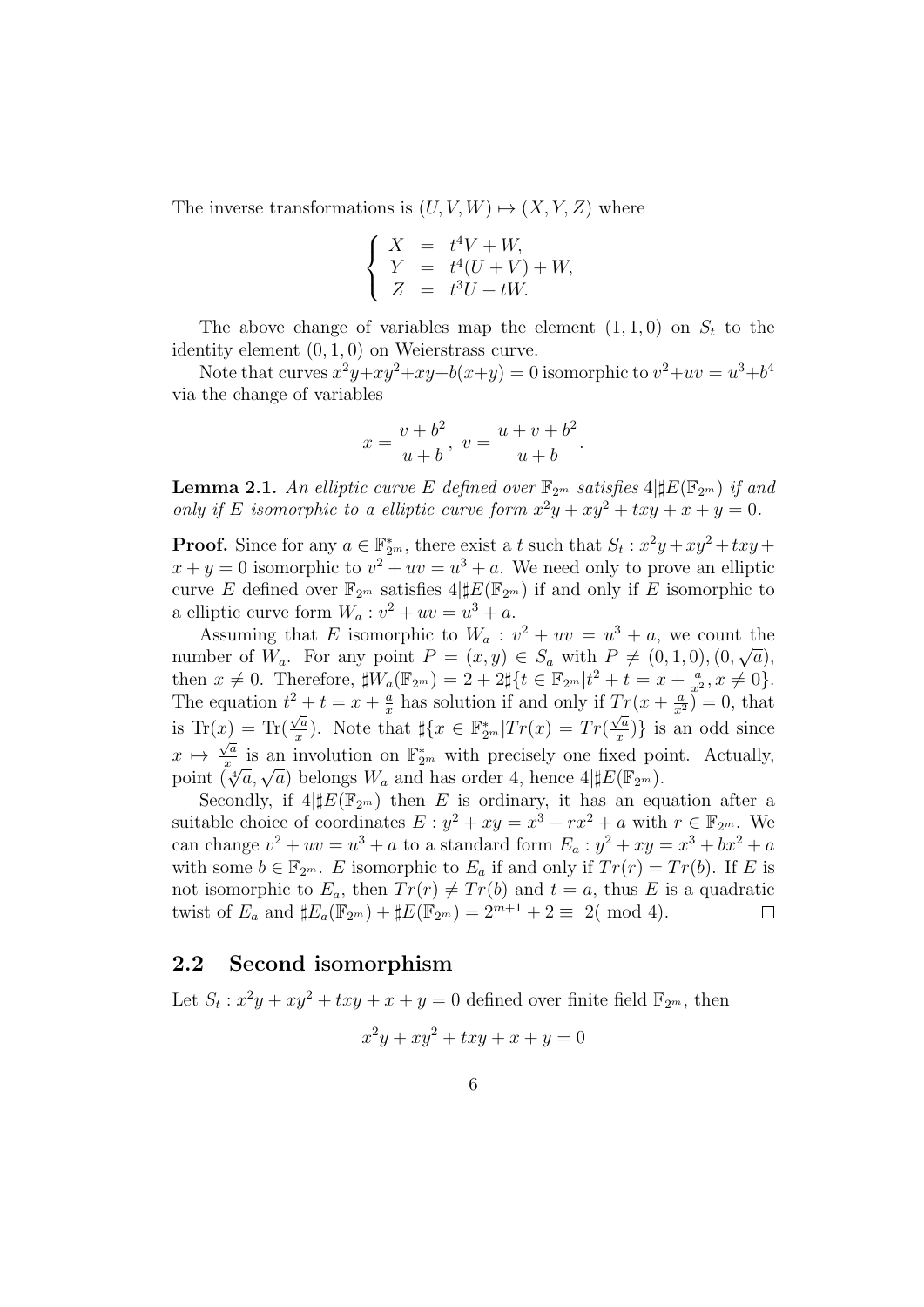is isomorphic to Weierstrass elliptic curve

$$
v^2 + uv = u^3 + \frac{1}{t^8}
$$

over  $\mathbb{F}_{2^m}$  via the change of variables  $\varphi(x, y) = (u, v)$ , where

$$
u = \frac{x+y}{t^2(x+y+txy)}, \ v = \frac{x+y+txy+t^2y}{t^4(x+y+txy)}
$$

.

The inverse change is  $\psi(u, v) = (x, y)$ , where

$$
x = \frac{t^3u + t}{t^4v + 1}, \ y = \frac{t^3u + t}{t^4(u + v) + 1}.
$$

In projective coordinates, the correspondence projective transformations from

$$
X^2Y + XY^2 + tXYZ + XZ^2 + YZ^2 = 0
$$

to

$$
V^{2}W + UVW = U^{3} + \frac{1}{t^{8}}W^{3}
$$

over  $\mathbb{F}_{2^m}$  is  $(X, Y, Z) \mapsto (U, V, W)$  where

$$
\begin{cases}\nU &= (X+Y)Z, \\
V &= (X+Y)Z + tXY + t^2YZ, \\
W &= t^2(XZ+YZ+tXY).\n\end{cases}
$$

The inverse change is  $(U, V, W) \mapsto (X, Y, Z)$  where

$$
\begin{cases}\nX &= (t^3U + tW) \cdot (t^4(U + V) + W), \\
Y &= (t^3U + tW) \cdot (t^4V + W), \\
Z &= (t^4(U + V) + W) \cdot (t^4V + W).\n\end{cases}
$$

The above change of variables map the element  $(0, 0, 1)$  on  $S_t$  to the point  $(0, 1, 0)$  on Weierstrass curve.

# 3 The addition law

Let  $C$  be a nonsingular cubic curve defined over a field  $K$ , and let  $O$  be a point on  $C(K)$ . For any two points P and Q, the line through P and Q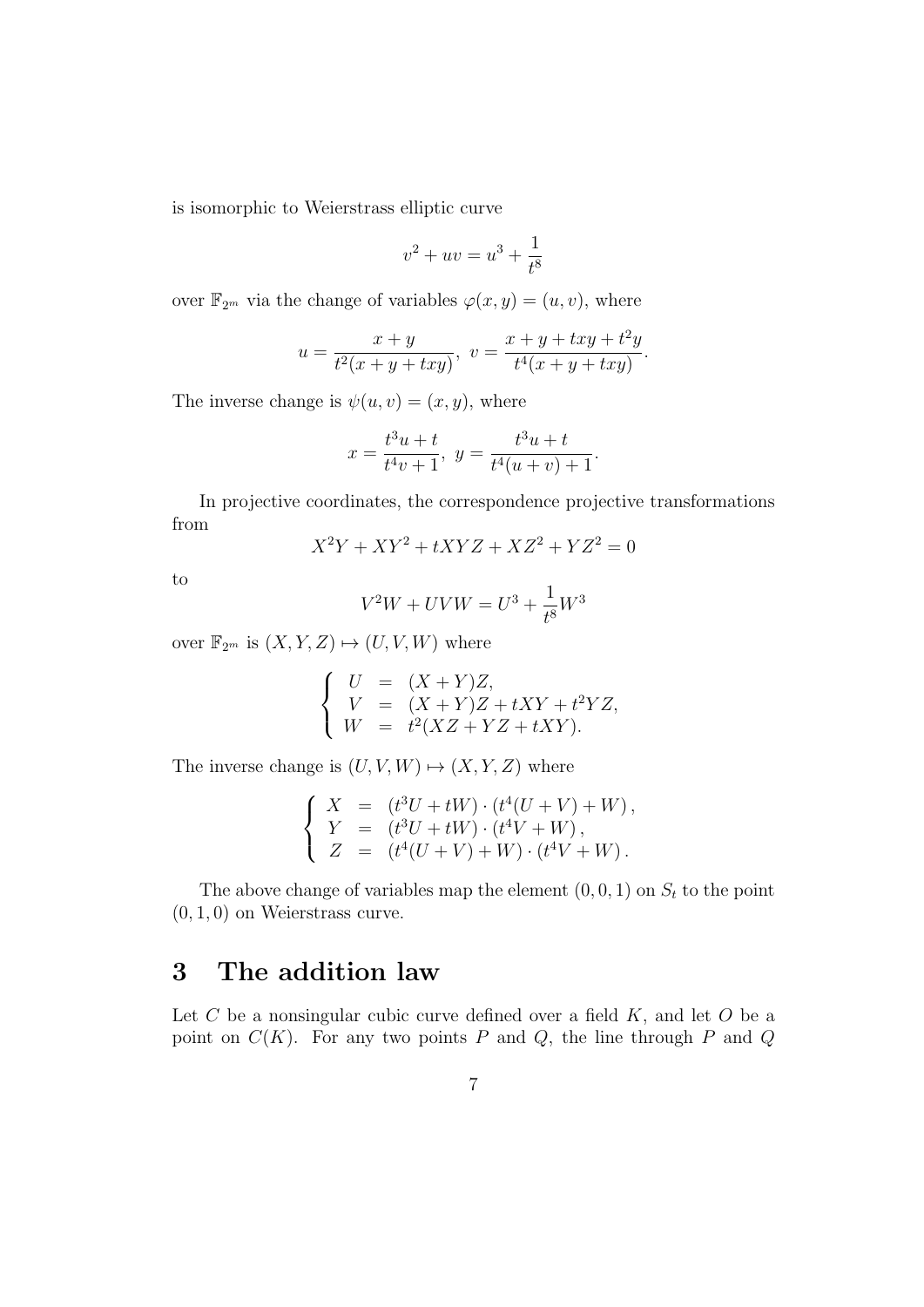meets the cubic curve C at one more point, denoted by  $PQ$ . With a point  $O$  as zero element and the chord-tangent composition  $PQ$  we can define the group law  $P + Q$  by  $P + Q = O(PQ)$  on  $C(K)$  making  $C(K)$  into an abelian group with O as zero element and  $-P = P(OO)$ . If O be an inflection point then  $-P = PO$  and  $OO = O$ .

Note that  $(1, 1, 0)$  belong to the curve and is a inflection point. The third point the line through  $(1, 1, 0)$  and  $(1, 0, 0)$  meets the curve is  $(0, 1, 0)$ . The third point the line through  $(1, 1, 0)$  and  $(0, 1, 0)$  meets the curve is  $(1, 0, 0)$ . The third point the line through  $(1, 1, 0)$  and  $(0, 0, 1)$  meets the curve is  $(0, 0, 1)$ . The third point the line through  $(0, 1, 0)$  and  $(0, 0, 1)$  meets the curve is  $(0, 1, 0)$ . The third point the line through  $(1, 0, 0)$  and  $(0, 0, 1)$  meets the curve is  $(1, 0, 0)$ .

The tangent line at  $(1, 0, 0)$  is  $Y = 0$ . The tangent line at  $(0, 1, 0)$  is  $X = 0$ . The tangent line at  $(0, 0, 1)$  is  $X + Y = 0$ . The tangent line at  $(1, 1, 0)$  is  $X + Y + tZ = 0$ .

The third point the line through  $(x_1, y_1)$  and  $(0, 0)$  meets the curve is  $\left( \frac{x_1(t+x_1+y_1)}{t} \right)$  $x_1 + y_1$  $, \frac{y_1(t+x_1+y_1)}{t}$  $x_1 + y_1$  $\setminus$ . The third point the line tangent at  $(x_1, y_1)$  meets the curve is

$$
\left(\frac{t(1+y_1^2)}{x_1^2+y_1^2+x_1^2y_1^2+t^2y_1^2+y_1^4}, \frac{t(1+x_1^2)}{x_1^2+y_1^2+x_1^2y_1^2+t^2x_1^2+x_1^4}\right).
$$

The third point the line through  $(x_1, y_1)$  and  $(x_2, y_2)$  meets the curve is  $(x_3, y_3)$  where

$$
x_3 = \frac{x_1 + y_1 + x_2 + y_2 + x_1 y_2 (x_2 + y_2 + t) + x_2 y_1 (x_1 + y_1 + t)}{(y_1 + y_2)(x_1 + y_1 + x_2 + y_2)},
$$

and

$$
y_3 = \frac{x_1 + y_1 + x_2 + y_2 + x_1 y_2 (x_1 + y_1 + t) + x_2 y_1 (x_2 + y_2 + t)}{(x_1 + x_2)(x_1 + y_1 + x_2 + y_2)}.
$$

#### 3.1  $(1, 1, 0)$  as neutral element

Let  $P = (x_1, y_1)$  be a finite point on  $xy^2 + yx^2 + txy + x + y = 0$ , then  $-P = (y_1, x_1)$ . After some algebra, we get  $2P = (x_3, y_3)$  when  $x_1^2 + y_1^2 + z_2^2$  $x_1^2y_1^2 + t^2y_1^2 + y_1^4 \neq 0$  and  $x_1^2 + y_1^2 + x_1^2y_1^2 + t^2x_1^2 + x_1^4 \neq 0$ , where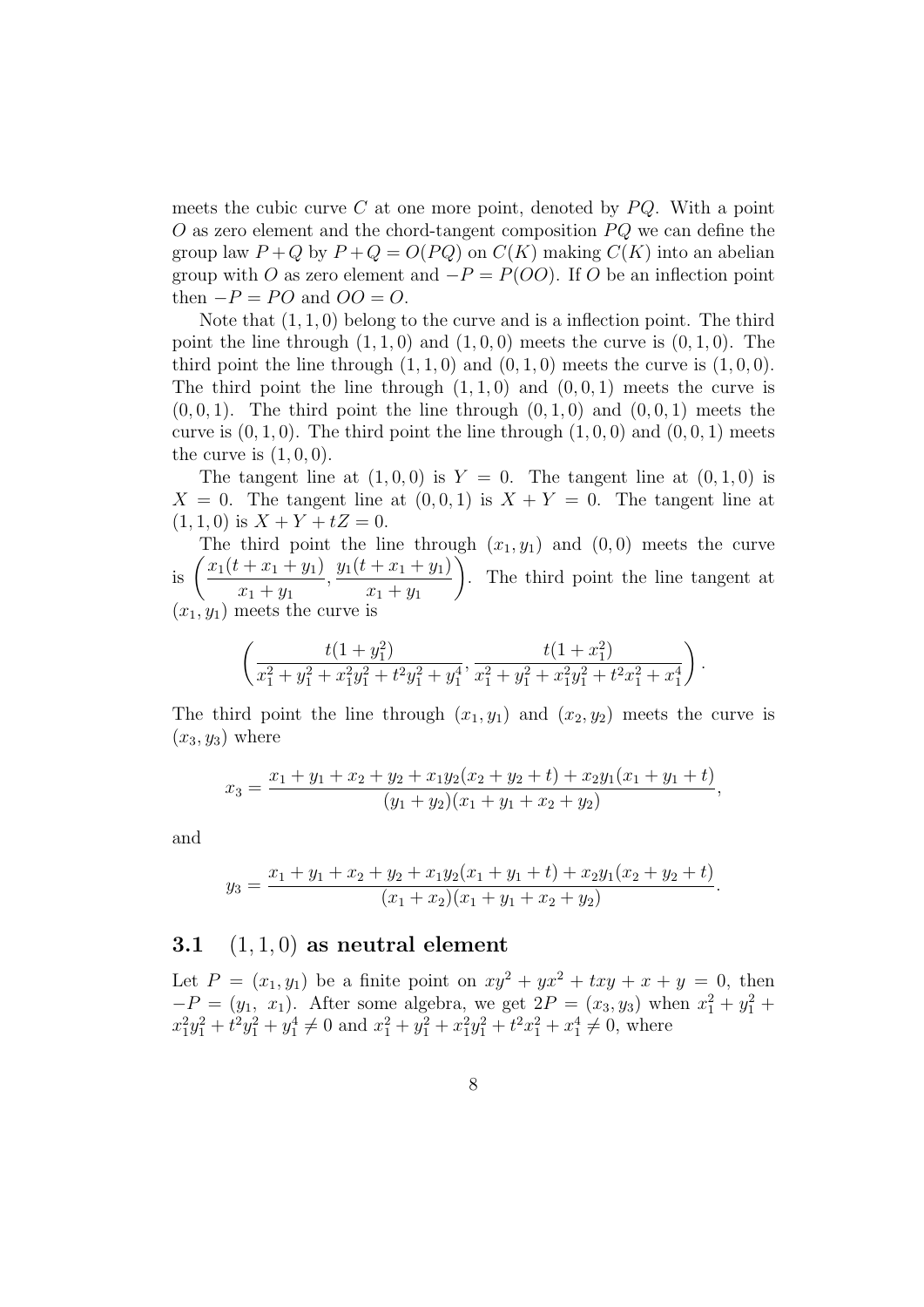$$
x_3 = \frac{t(1+x_1^2)}{x_1^2 + y_1^2 + x_1^2y_1^2 + t^2x_1^2 + x_1^4},
$$
  
\n
$$
y_3 = \frac{t(1+y_1^2)}{x_1^2 + y_1^2 + x_1^2y_1^2 + t^2y_1^2 + y_1^4}.
$$
\n(2)

Let  $P = (x_1, y_1)$  and  $Q = (x_2, y_2)$  be two finite points with  $P \neq Q$ . Then we can get the dedicated point addition formula. That is, whenever defined, we get  $P + Q = (x_3, y_3)$ , where

$$
x_3 = \frac{x_1 + y_1 + x_2 + y_2 + x_1 y_2 (x_1 + y_1 + t) + x_2 y_1 (x_2 + y_2 + t)}{(x_1 + x_2)(x_1 + y_1 + x_2 + y_2)},
$$
  
\n
$$
y_3 = \frac{x_1 + y_1 + x_2 + y_2 + x_1 y_2 (x_2 + y_2 + t) + x_2 y_1 (x_1 + y_1 + t)}{(y_1 + y_2)(x_1 + y_1 + x_2 + y_2)}.
$$
\n(3)

In the projective coordinates, the dedicated law is  $(X_1 : Y_1 : Z_1) + (X_2 : Y_2 :$  $Z_2$ ) =  $(X_3:Y_3:Z_3)$  where

$$
X_3 = (Y_1Z_2 + Y_2Z_1) \cdot (Z_1Z_2^2(X_1 + Y_1) + Z_1^2Z_2(X_2 + Y_2) + X_1Y_2Z_2(X_1 + Y_1 + tZ_1) + X_2Y_1Z_1(X_2 + Y_2 + tZ_2)),
$$
  
\n
$$
Y_3 = (X_1Z_2 + X_2Z_1) \cdot (Z_1Z_2^2(X_1 + Y_1) + Z_1^2Z_2(X_2 + Y_2) + X_1Y_2Z_1(X_2 + Y_2 + tZ_2) + X_2Y_1Z_2(X_1 + Y_1 + tZ_1)),
$$
  
\n
$$
Z_3 = (X_1Z_2 + X_2Z_1)(Y_1Z_2 + Y_2Z_1)(X_1Z_2 + Y_1Z_2 + X_2Z_1 + Y_2Z_1).
$$
  
\n(4)

We can delete  $t$  from the above dedicated addition formula and get the following dedicated addition formula independence of the curve parameters.

$$
x_3 = \frac{(y_1 + y_2)(y_1x_2 + y_2x_1)}{y_1y_2(x_1 + x_2)(x_1 + y_1 + x_2 + y_2)},
$$
  
\n
$$
y_3 = \frac{(x_1 + x_2)(y_1x_2 + y_2x_1)}{x_1x_2(y_1 + y_2)(x_1 + y_1 + x_2 + y_2)}.
$$
\n(5)

Note that  $(y_1 + y_2)(y_1x_2 + y_2x_1) = y_1y_2(x_1 + x_2) + x_2y_1^2 + x_1y_2^2$ ,  $(x_1 + y_2)$  $x_2(y_1x_2 + y_2x_1) = x_1x_2(y_1 + y_2) + x_1^2y_2 + x_2^2y_1$ , and  $(y_1 + y_2)(y_1x_2 + y_2x_1) + y_2^2y_1 + y_1^2y_2 + x_2y_1$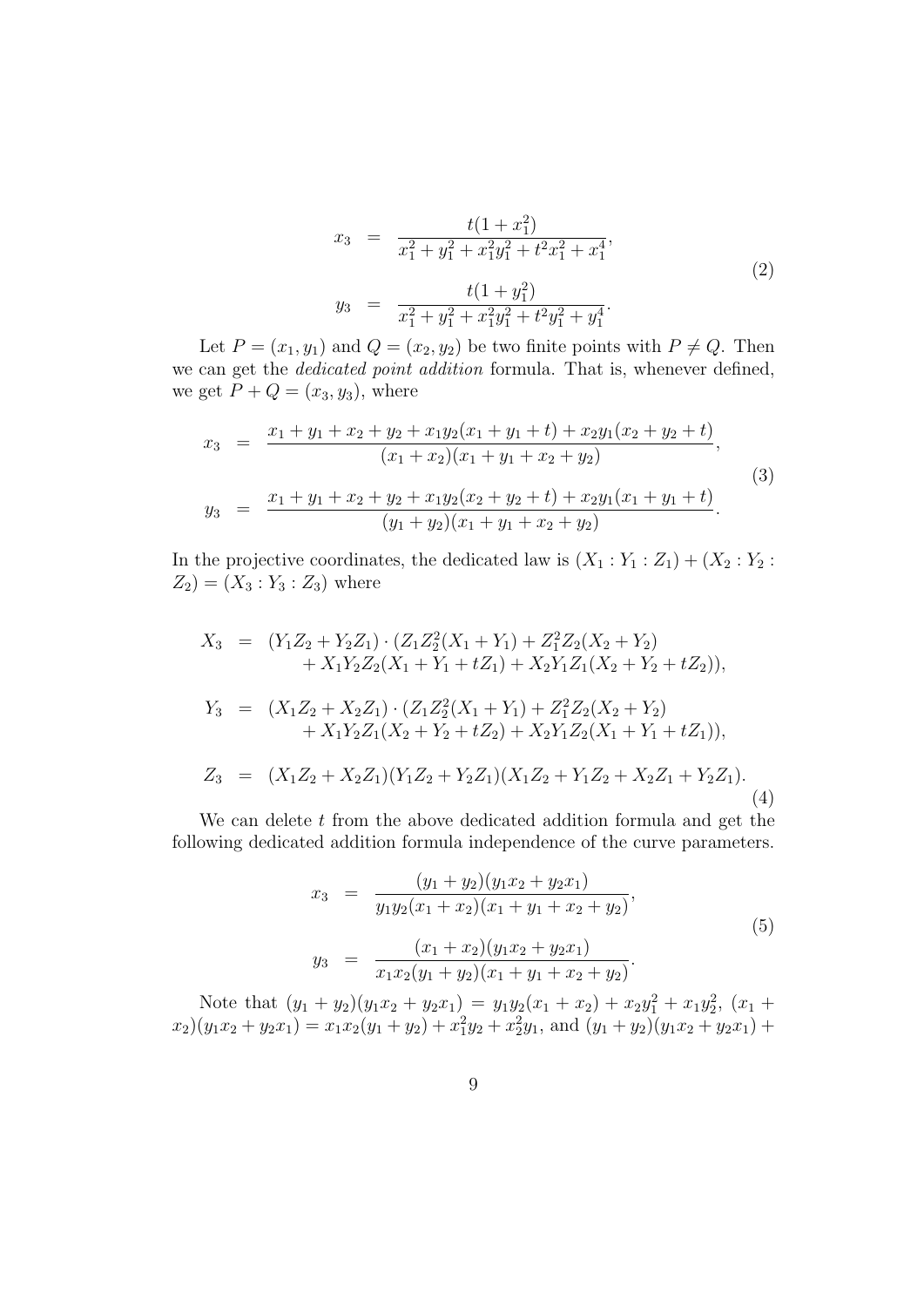$(x_1 + x_2)(y_1x_2 + y_2x_1) = (x_1y_2 + x_2y_1)(x_1 + y_1 + x_2 + y_2).$ 

The addition law for points  $P = (X : Y : Z)$  with  $XYZ = 0$  are given by the following formulae.

$$
-(0, 1, 0) = (1, 0, 0),\n-(1, 0, 0) = (0, 1, 0),\n-(0, 0, 1) = (0, 0, 1),\n2(0, 1, 0) = (0, 0, 1),\n2(1, 0, 0) = (0, 0, 1),\n2(0, 0, 1) = (1, 1, 0).
$$
\n
$$
(0, 1, 0) + (1, 0, 0) = (1, 1, 0),\n(0, 1, 0) + (0, 0, 1) = (0, 1, 0),\n(1, 0, 0) + (0, 0, 1) = (1, 0, 0),\n(1, 1, 0) + (1, 0, 0) = (1, 0, 0),\n(1, 1, 0) + (0, 1, 0) = (0, 1, 0),\n(1, 1, 0) + (0, 0, 1) = (0, 0, 1).
$$

Note that if  $(x_1, y_1)$  on  $x^2y + xy^2 + txy + x + y = 0$  then so do  $(\frac{1}{x_1}, y_1)$ ,  $(x_1, \frac{1}{n}$  $\frac{1}{y_1}), (\frac{1}{x_1}, \frac{1}{y_1})$  $(\frac{1}{y_1})$  whenever defined. When  $x_1 \neq 0$ , we have  $(x_1, y_1) + (\frac{1}{x_1}, y_1) =$  $(0, 1, 0)$ . When  $y_1 \neq 0$ , we have  $(x_1, y_1) + (x_1, \frac{1}{w_1})$  $\frac{1}{y_1})=(1,0,0).$ 

When  $P = (x_1, y_1)$  is finite and Q is at infinity or  $(0, 0, 1)$ , whenever defined, we have

$$
\begin{cases}\n(x_1, y_1) + (1, 0, 0) & = (y_1, \frac{1}{x_1}), \\
(x_1, y_1) + (0, 1, 0) & = (\frac{1}{y_1}, x_1), \\
(x_1, y_1) + (0, 0, 1) & = (\frac{x_1y_1 + ty_1}{x_1}, x_1 + t).\n\end{cases}
$$

The following facts will be useful in later sections.

$$
(x_1, y_1) + (\frac{1}{x_1}, \frac{1}{y_1}) = 2(y_1, \frac{1}{x_1}) = \left(\frac{(1+y_1^2)(1+x_1^2y_1^2)}{tx_1^2(1+y_1^2)}, \frac{(1+x_1^2)(1+x_1^2y_1^2)}{ty_1^2(1+x_1^2)}\right).
$$

and

$$
(x_1, y_1) - (\frac{1}{x_1}, \frac{1}{y_1}) = (0, 0, 1).
$$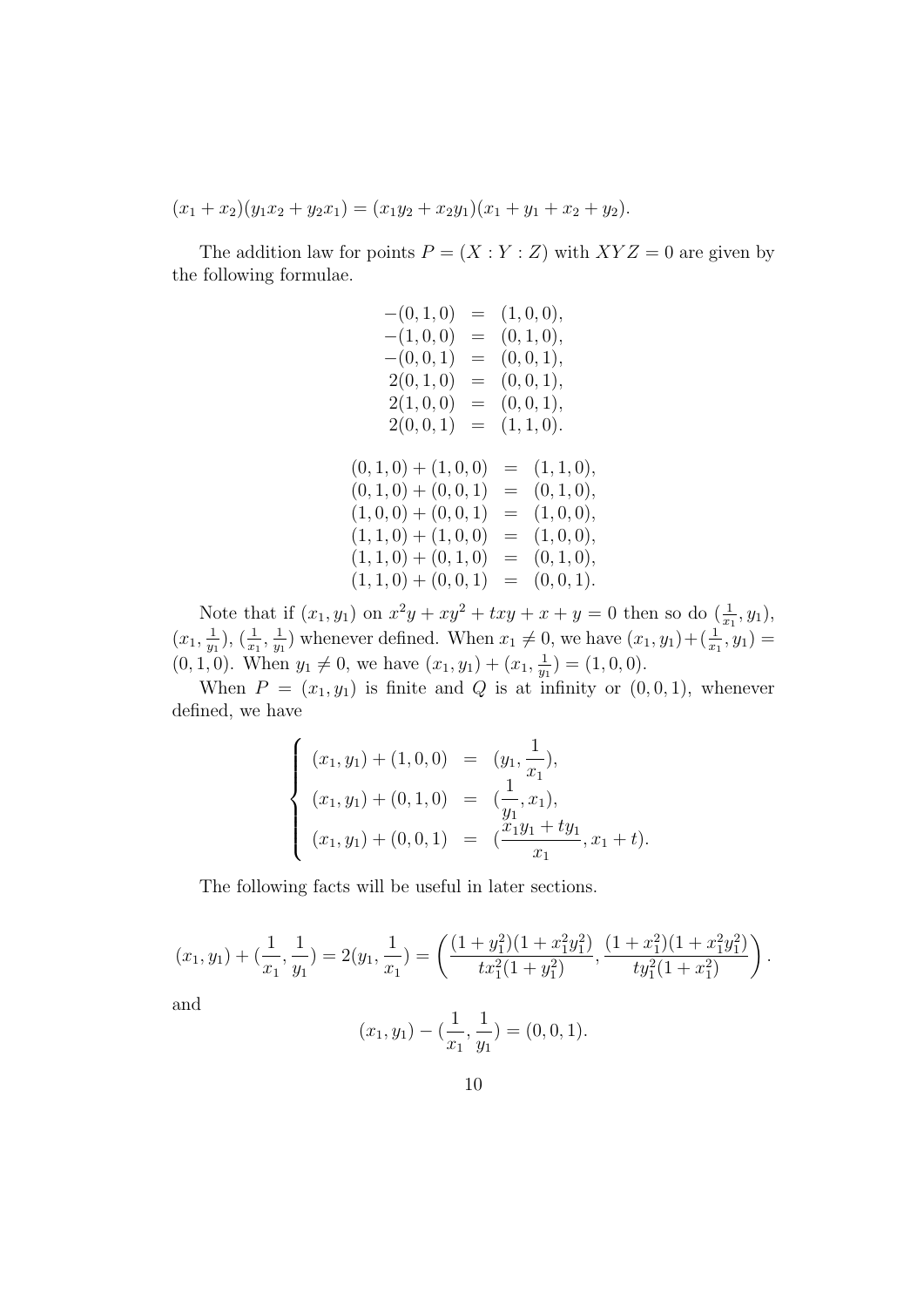After some algebra, we can get the following unified point addition formula. Let  $(x_1, y_1) + (x_2, y_2) = (x_3, y_3)$ , then

$$
x_3 = \frac{(x_1x_2 + y_1y_2)(y_1 + y_2) + ty_1y_2(1 + x_1x_2)}{(x_1x_2 + y_1y_2)(1 + y_1y_2)},
$$
  
\n
$$
y_3 = \frac{(x_1x_2 + y_1y_2)(x_1 + x_2) + tx_1x_2(1 + y_1y_2)}{(x_1x_2 + y_1y_2)(1 + x_1x_2)}.
$$
\n(6)

In the projective coordinates, the unified law is  $(X_1: Y_1: Z_1) + (X_2: Y_2:$  $Z_2$ ) =  $(X_3:Y_3:Z_3)$  where

$$
X_3 = (X_1X_2 + Z_1Z_2) \cdot ((X_1X_2 + Y_1Y_2)(Y_1Z_2 + Y_2Z_1) + tY_1Y_2(Z_1Z_2 + X_1X_2)),
$$
  
\n
$$
Y_3 = (Y_1Y_2 + Z_1Z_2) \cdot ((X_1X_2 + Y_1Y_2)(X_1Z_2 + X_2Z_1) + tX_1X_2(Z_1Z_2 + Y_1Y_2)),
$$
  
\n
$$
Z_3 = (X_1X_2 + Y_1Y_2)(X_1X_2 + Z_1Z_2)(Y_1Y_2 + Z_1Z_2).
$$
  
\n(7)

We can prove that the addition law corresponds to the usual addition law on an elliptic curve in Weierstrass form. That is, fix  $(x_1, y_1), (x_2, y_2), (x_3, y_3) \in$  $S_t(K)$ . Assume that  $(x_1, y_1) + (x_2, y_2) = (x_3, y_3)$ . Then  $\varphi(x_1, y_1) + \varphi(x_2, y_2) =$  $\varphi(x_3, y_3)$ . A lengthy but straightforward calculation can show it, here is the corresponding Sage script: Sage scrip to check  $P + Q = R$ .

R.  
\n
$$
R.\n
$$
x_1x_1y_1x_2y_2 = GF(2)[
$$
  
\n
$$
S=R.quotient([
$$
  
\n
$$
x_1*y_1^2+y_1*x_1^2+t*x_1*y_1+x1+y1),
$$
  
\n
$$
x_2*y_2^2+y_2*x_2^2+t*x_2*y_2+x2+y2),
$$
  
\n
$$
x_3=(
$$
  
\n
$$
x_1*x_2*(y_1+y_2)+y_1*y_2*(t+y_1+y_2)+t*(x_1*y_1*x_2*y_2)\n
$$
)/(x_1*x_2+y_1*y_2*y_1^2*x_2^2+x_1*y_1*x_2*y_2)\n
$$
)/(x_1*x_2+y_1*y_2+x_1^2*x_2^2+x_1*y_1*x_2*y_2)\n
$$
u=(x_1+y_1)/(t^2*(x_1+y_1+t))
$$
$$
$$
$$
$$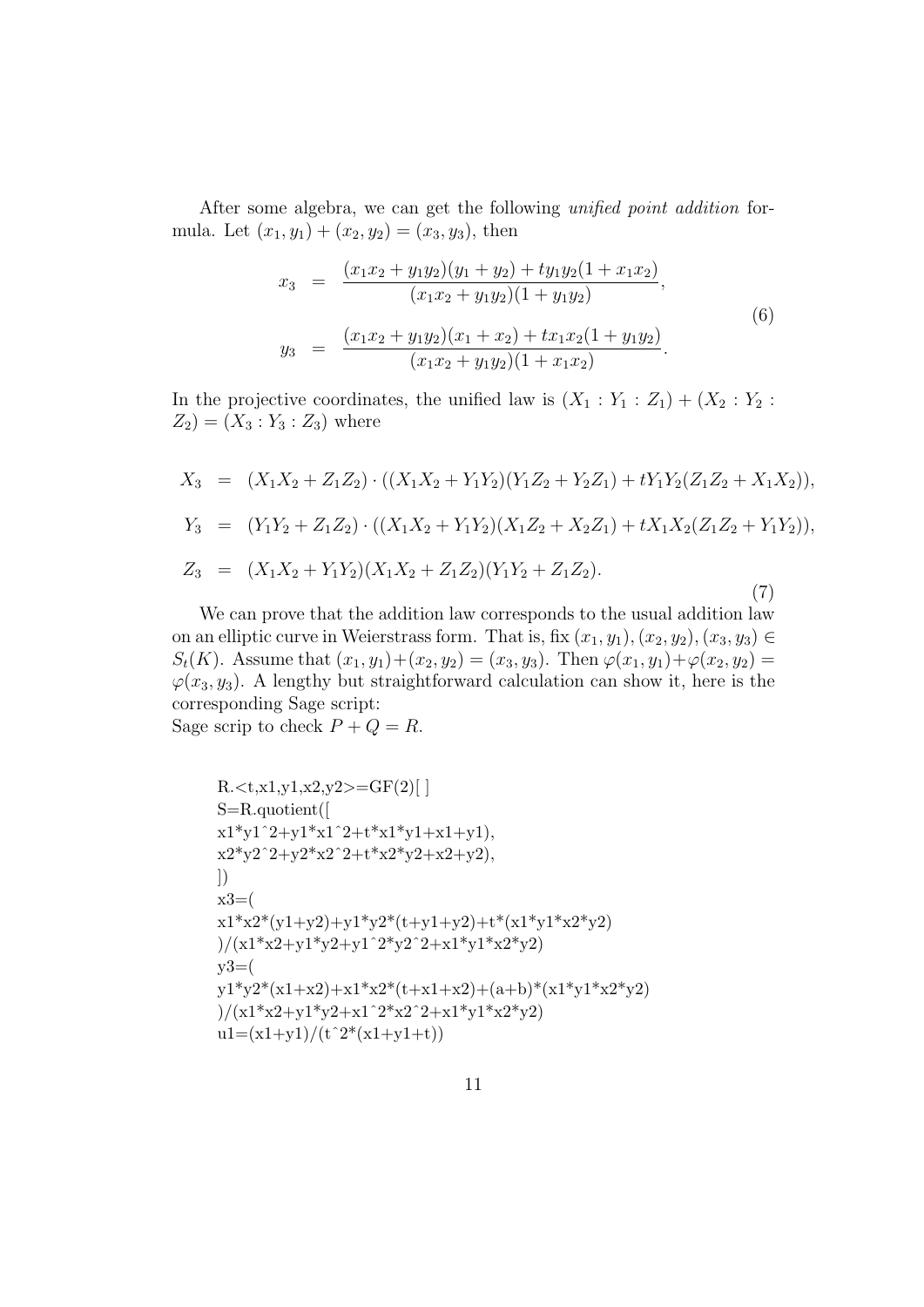$$
v1=(x1+y1+t^2*x1+t)/(t^4*(x1+y1+t))\nu2=(x2+y2)/(t^2*(x2+y2+t))\nv2=(x2+y2+t^2*x2+a+b)/(t^4*(x2+y2+t))\nu3=(x3+y3)/(t^3*(x3+y3+t))\nv3=(x3+y3+t^3*x3+t)/(t^4*(x3+y3+t))\nlam=(v1+v2)/(u1+u2)\nu4=lam^2+lam=u1+u2\nv4=v1+lam*(u1+u4)+u4\n0==S(numerator(u3-u4))\n0==S(numerator(v3-v4))
$$

#### Completeness of the addition law

Let  $P = (x_1, y_1)$  and  $Q = (x_2, y_2)$ . Then  $(x_1, y_1) + (x_2, y_2) = (x_3, y_3)$ , the addition law is defined when the denominators  $(x_1x_2 + y_1y_2)(1 + y_1y_2)$  and  $(x_1x_2 + y_1y_2)(1 + x_1x_2)$  are non-zero.

If  $1+y_1y_2=0$ , then  $y_2=\frac{1}{w}$  $\frac{1}{y_1}$ , thus  $Q \in \{(x_1, \frac{1}{y_1})\}$  $(\frac{1}{y_1}),(\frac{1}{x_1})$  $\frac{1}{x_1}, \frac{1}{y_1}$  $\frac{1}{y_1}$ }. If  $1+x_1x_2=0$ , then  $x_2 = \frac{1}{x_1}$  $\frac{1}{x_1}$ , thus  $Q \in \{(\frac{1}{x_1})\}$  $(\frac{1}{x_1}, y_1), (\frac{1}{x_1})$  $\frac{1}{x_1}, \frac{1}{y_1}$  $\frac{1}{y_1}$   $\}$ .

**Lemma 3.1.** Let  $P = (x_1, y_1)$  and  $Q = (x_2, y_2)$  on the curves  $S_t$ . If  $x_1x_2 +$  $y_1y_2 = 0$ , then  $Q = (\frac{1}{x_1}, \frac{1}{y_1})$  $\frac{1}{y_1}$  or  $Q = -P$ .

**Proof.** If  $x_1x_2 + y_1y_2 = 0$  then  $x_1x_2 = y_1y_2$ . If  $x_1x_2 = y_1y_2 = 1$ , then  $Q=(\frac{1}{x_1},\frac{1}{y_1}$  $(\frac{1}{y_1})$ . If  $x_1x_2 = y_1y_2 = a \neq 0, 1$ , then  $x_2 = a/x_1, y_2 = a/y_1$ . Since  $x_1^2y_1 + x_1y_1^2 + tx_1y_1 + x_1 + y_1 = 0$ , thus

$$
\frac{1}{x_1^2y_1} + \frac{1}{x_1y_1^2} + \frac{t}{x_1y_1} + \frac{1}{x_1} + \frac{1}{y_1} = 0
$$

and

$$
\frac{a^2}{x_1^2y_1} + \frac{a^2}{x_1y_1^2} + \frac{ta}{x_1y_1} + \frac{1}{x_1} + \frac{1}{y_1} = 0.
$$

Therefore,

$$
\frac{1}{x_1^2y_1} + \frac{a^2}{x_1^2y_1} + \frac{1}{x_1y_1^2} + \frac{a^2}{x_1y_1^2} + \frac{t}{x_1y_1} + \frac{ta}{x_1y_1} = 0.
$$

Thus  $x_1 + a^2x_1 + y_1 + a^2y_1 + tx_1y_1 + tax_1y_1 = 0$  and

$$
x_1 + y_1 = \frac{tx_1y_1}{1+a}
$$

.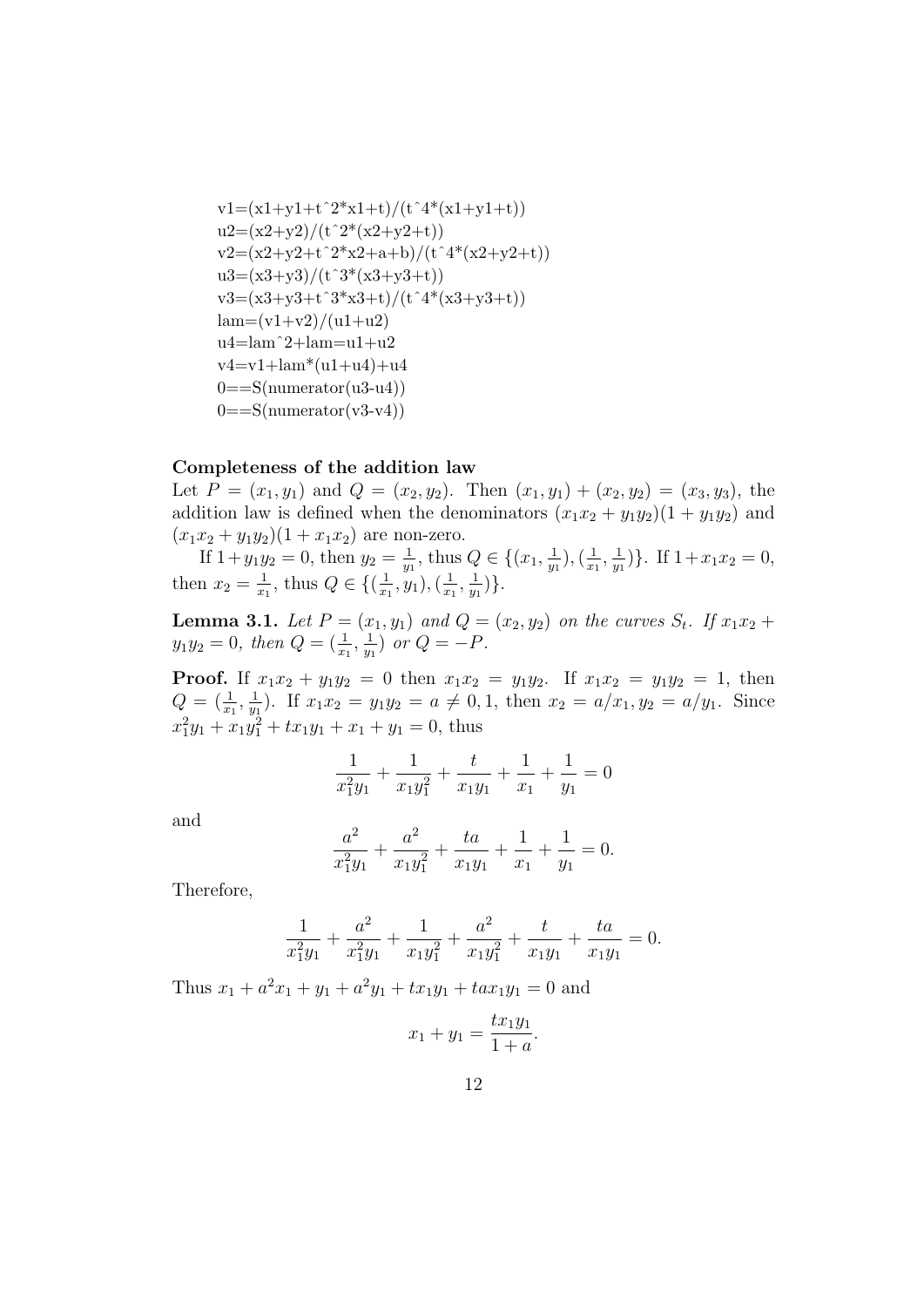$tx_1y_1$ Since  $x_1 + y_1 =$ , therefore,  $x_1y_1 = a$ . From  $x_1x_2 = y_1y_2 = a$  and  $x_1y_1 + 1$  $x_1y_1 = a$ , we get  $x_2 = y_1$  and  $y_2 = x_1$ , that is  $Q = -P$ .  $\Box$ 

Note that  $P=(x_1,y_1)$  and  $Q \in \{(\frac{1}{x_1}, \frac{1}{x_2}, \ldots, \frac{1}{x_n}\})$  $(\frac{1}{x_1}, y_1), (x_1, \frac{1}{y_1})$  $(\frac{1}{y_1}),(\frac{1}{x_1})$  $\frac{1}{x_1}, \frac{1}{y_1}$  $(\frac{1}{y_1})\},\$  then  $P+Q=$  $(0, 1, 0), P + Q = (1, 0, 0)$  or  $P - Q = (0, 0, 1)$ . Therefore, we have the following theorem.

**Theorem 3.2.** Let elliptic curve  $S_t$ :  $x^2y + xy^2 + txy + x + y = 0$  defined over  $\mathbb{F}_{2^m}$  and let  $G \subset S_t(\mathbb{F}_{2^m})$  be a subgroup that does not contain points  $(0,1,0)$ ,  $(1, 0, 0)$  or  $(0, 0, 1)$ . Then the unified addition formulae is complete.

In particular, the addition formula is complete in a subgroup of odd order, since  $(0, 1, 0), (1, 0, 0)$  and  $(0, 0, 1)$  are all of even order.

#### 3.2  $(0, 0, 1)$  as neutral element

Let  $P = (x_1, y_1)$  on  $x^2y + xy^2 + txy + x + y = 0$ , then  $-P = (y_1, x_1)$ .

After some algebra, we get  $2P = (x_3, y_3)$  when  $1 + y_1^2 \neq 0$  and  $1 + x_1^2 \neq 0$ , where

$$
x_3 = \frac{x_1^2 + y_1^2 + x_1^2 y_1^2 + t^2 x_1^2 + x_1^4}{t(1+x_1^2)},
$$
  
\n
$$
y_3 = \frac{x_1^2 + y_1^2 + x_1^2 y_1^2 + t^2 y_1^2 + y_1^4}{t(1+y_1^2)}.
$$
\n(8)

Let  $P = (x_1, y_1)$  and  $Q = (x_2, y_2)$  be two finite points with  $P \neq Q$ . Then we can get the *dedicated point addition* formula, whenever defined,  $P + Q = (x_3, y_3)$ , where where

$$
x_3 = \frac{(x_1 + x_2)(x_1 + y_1 + x_2 + y_2)}{x_1 + y_1 + x_2 + y_2 + x_1y_2(x_1 + y_1 + t) + x_2y_1(x_2 + y_2 + t)},
$$
  
\n
$$
y_3 = \frac{(y_1 + y_2)(x_1 + y_1 + x_2 + y_2)}{x_1 + y_1 + x_2 + y_2 + x_1y_2(x_2 + y_2 + t) + x_2y_1(x_1 + y_1 + t)}.
$$
\n(9)

Similarly, then unified group law is defined as

$$
x_3 = \frac{(x_1x_2 + y_1y_2)(1 + y_1y_2)}{(x_1x_2 + y_1y_2)(y_1 + y_2) + ty_1y_2(1 + x_1x_2)},
$$
  
\n
$$
y_3 = \frac{(x_1x_2 + y_1y_2)(1 + x_1x_2)}{(x_1x_2 + y_1y_2)(x_1 + x_2) + tx_1x_2(1 + y_1y_2)}.
$$
\n(10)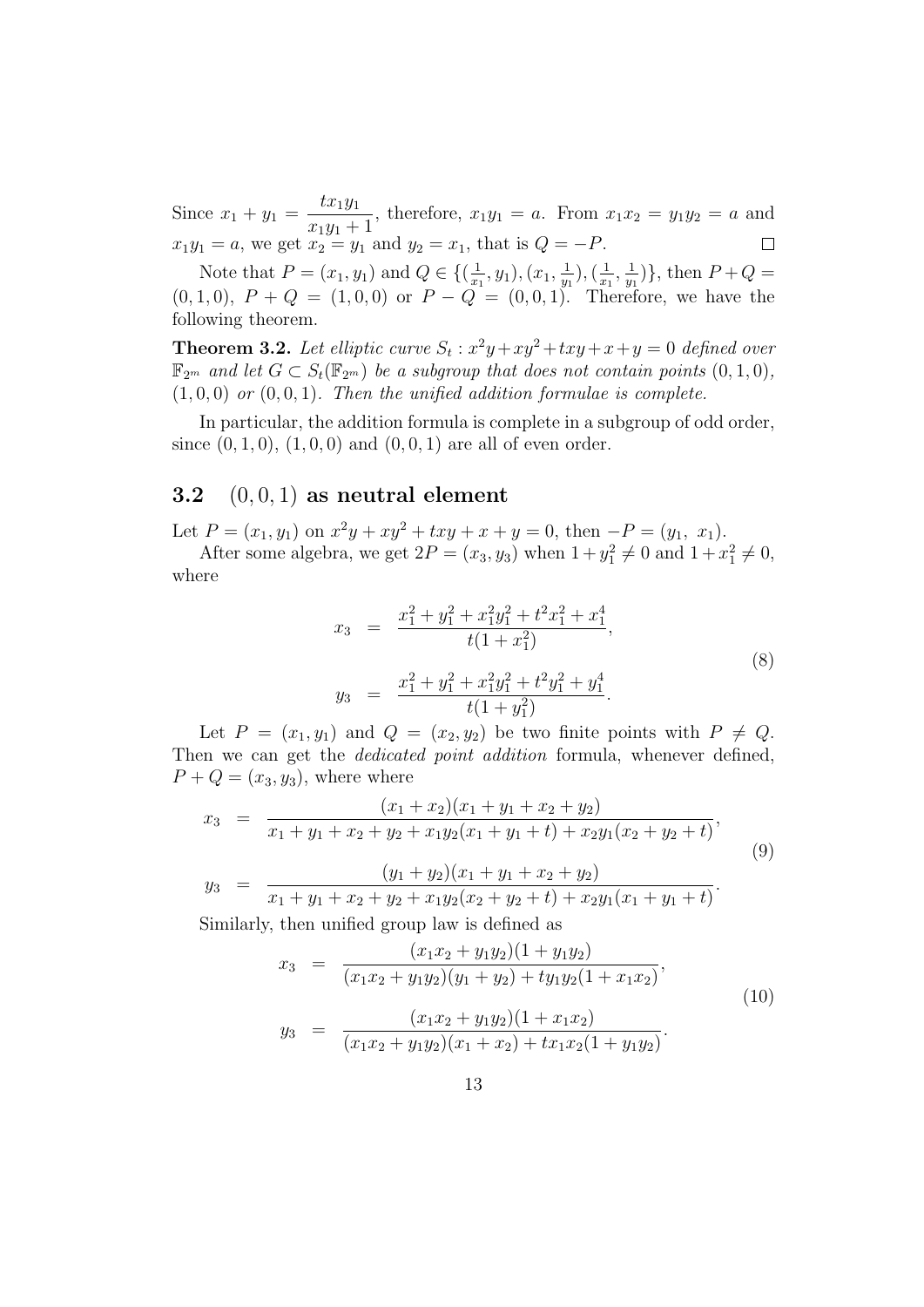The addition law for points  $P = (X : Y : Z)$  with  $XYZ = 0$  are given by the following formulae.

| $-(0,1,0)$          | $=$ |     | (0, 1, 0),     |
|---------------------|-----|-----|----------------|
| $-(1,0,0)$          |     |     | $= (1,0,0),$   |
| $-(1, 1, 0)$        |     |     | $= (1, 1, 0),$ |
| 2(0,1,0)            |     |     | $= (1, 1, 0),$ |
| 2(1,0,0)            |     |     | $= (1, 1, 0),$ |
| 2(1, 1, 0)          |     |     | $= (0,0,1).$   |
|                     |     |     |                |
| $(0,1,0) + (1,0,0)$ |     | $=$ | (0,0,1),       |
| $(0,1,0) + (0,0,1)$ |     |     | $= (0, 1, 0),$ |
| $(1,0,0) + (0,0,1)$ |     |     | $= (1,0,0),$   |
| $(1,1,0) + (1,0,0)$ |     | $=$ | (0, 1, 0),     |
| $(1,1,0) + (0,1,0)$ |     | $=$ | (1,0,0),       |
| $(1,1,0) + (0,0,1)$ |     | $=$ | (0,0,1).       |

Note that if  $(x_1, y_1)$  on  $x^2y + xy^2 + txy + x + y = 0$  then so do  $(\frac{1}{x_1}, y_1)$ ,  $(x_1, \frac{1}{n}$  $(\frac{1}{y_1}), (\frac{1}{x_1}, \frac{1}{y_1})$  $(\frac{1}{y_1})$  whenever defined. When  $x_1 \neq 0$ , we have  $(x_1, y_1) + (\frac{1}{x_1}, y_1) =$  $(1, 0, 0)$ . When  $y_1 \neq 0$ , we have  $(x_1, y_1) + (x_1, \frac{1}{w_1})$  $\frac{1}{y_1}$ ) = (0, 1, 0).

When  $P = (x_1, y_1)$  is finite and Q is at infinity whenever defined, we have

$$
\begin{cases}\n(x_1, y_1) + (1, 0, 0) &= \left(\frac{1 + tx_1 + x_1y_1}{x_1(1 + x_1y_1)}, \frac{y_1(1 + tx_1 + x_1y_1)}{1 + x_1y_1}\right), \\
(x_1, y_1) + (0, 1, 0) &= \left(\frac{x_1(1 + ty_1 + x_1y_1)}{1 + x_1y_1}, \frac{1 + ty_1 + x_1y_1}{y_1(1 + x_1y_1)}\right), \\
(x_1, y_1) + (1, 1, 0) &= \left(\frac{y_1(t + x_1 + y_1)}{x_1 + y_1}, \frac{x_1(t + x_1 + y_1)}{x_1 + y_1}\right), \\
(\frac{1}{x_1}, \frac{1}{y_1}) = (0, 1, 0) + (y_1, \frac{1}{x_1}) = \left(\frac{y_1(t + x_1 + y_1)}{x_1 + y_1}, \frac{x_1(t + x_1 + y_1)}{x_1 + y_1}\right).\n\end{cases}
$$

The projective coordinates law is

$$
(X_3:Y_3:Z_3)=(X_1:Y_1:Z_1)+(X_2:Y_2:Z_2)
$$

where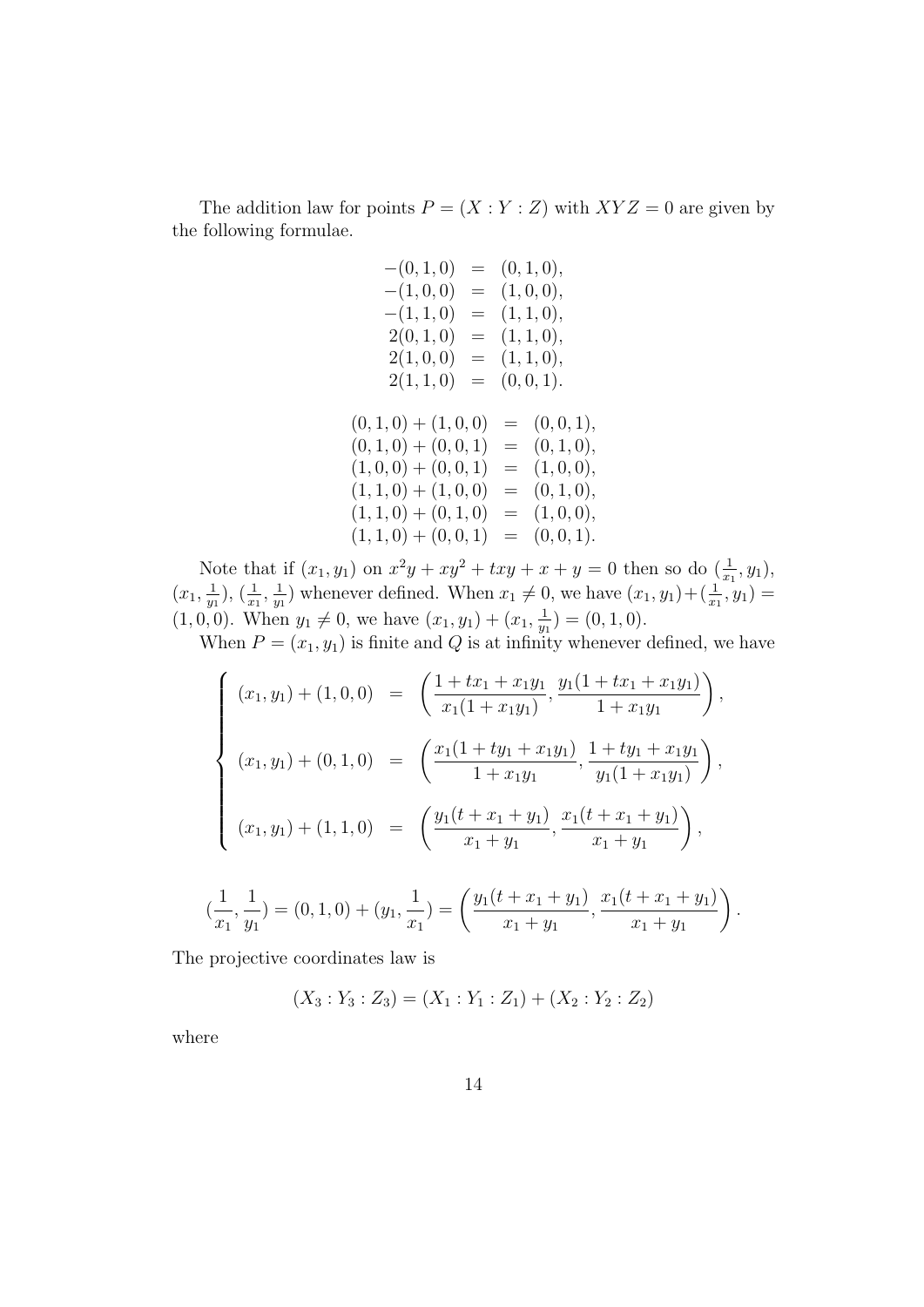$$
X_3 = (Y_1Y_2 + Z_1Z_2)(X_1X_2 + Y_1Y_2)
$$
  
\n
$$
\cdot((X_1X_2 + Y_1Y_2)(X_1Z_2 + X_2Z_1) + tX_1X_2(Z_1Z_2 + Y_1Y_2)),
$$
  
\n
$$
Y_3 = (X_1X_2 + Z_1Z_2)(X_1X_2 + Y_1Y_2)
$$
  
\n
$$
\cdot((X_1X_2 + Y_1Y_2)(Y_1Z_2 + Y_2Z_1) + tY_1Y_2(Z_1Z_2 + X_1X_2)),
$$
  
\n
$$
Z_3 = ((X_1X_2 + Y_1Y_2)(X_1Z_2 + X_2Z_1) + tX_1X_2(Z_1Z_2 + Y_1Y_2))
$$
  
\n
$$
\cdot((X_1X_2 + Y_1Y_2)(Y_1Z_2 + Y_2Z_1) + tY_1Y_2(Z_1Z_2 + X_1X_2)).
$$

An inverted Edwards coordinates were introduced by Bernstein and Lange in [3]. For a point We use three coordinates  $(X_1 : Y_1 : Z_1)$  on Edwards curve  $x^2 + y^2 = 1 + dx^2y^2$ , where  $(X_1^2 + Y_1^2)Z_1^2 = X_1^2 + Y_1^2 + dZ_1^4$  and  $X_1Y_1Z_1 \neq 0$ , to represent the point  $(Z_1/X_1, Z_1/Y_1)$  on the Edwards curve, they refer to these coordinates as inverted Edwards coordinates. It is easy to convert from standard Edwards coordinates  $(X_1 : Y_1 : Z_1)$  to inverted Edwards coordinates, simply compute  $(Y_1Z_1 : X_1Z_1 : X_1Y_1)$  with three multiplications. The same computation also performs the opposite conversion from inverted Edwards coordinates to standard Edwards coordinates. Using the inverted projective coordinates on  $S_t$ :  $x^2y + xy^2 + txy + x + y = 0$ , the point  $(1, 1, 0)$ correspondence to  $(0, 0, 1)$ , and the group law use  $(1, 1, 0)$  as neutral element correspondence to group law use  $(0, 0, 1)$  as neutral element.

### 4 Explicit addition formulae

This section presents explicit formulae for affine addition, projective addition, and mixed addition on  $S_t$  curves.

### 4.1  $(1, 1, 0)$  as neutral element

**Affine addition.** The following formulae, given  $(x_1, y_1)$  and  $(x_2, y_2)$  on the curve  $S_t$ :  $x^2y + xy^2 + txy + x + y = 0$ , use formula (3) compute the sum  $(x_3, y_3) = (x_1, y_1) + (x_2, y_2)$  if it is defined:

 $w_1 = x_1 + y_1 + t$ ,  $w_2 = x_2 + y_2 + t$ ,  $A = x_1y_2$ ,  $B = x_2y_1$ ,  $C = A \cdot w_1, D = B \cdot w_2, E = (A + B) \cdot (w_1 + w_2) + C + D,$  $F = (x_1 + x_2) \cdot (y_1 + y_2), \ G = (x_1 + x_2)^2 + F, \ H = (y_1 + y_2)^2 + F$  $x_3 = (w_1 + w_2 + C + D)/G$ ,  $y_3 = (w_1 + w_2 + E)/H$ .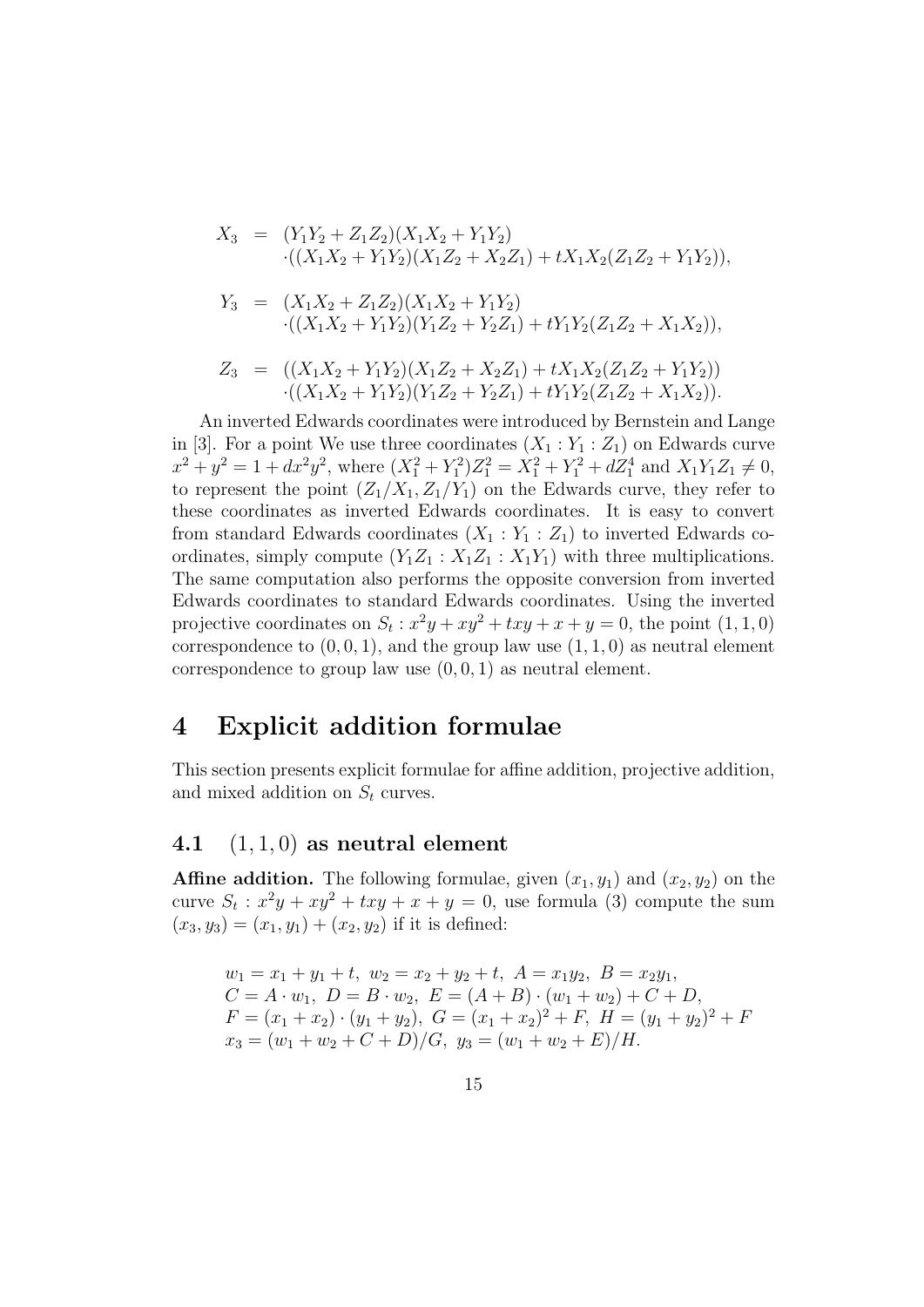These formulae cost  $2I + 8M + 2S$ , where I is the cost of a field inversion, M is the cost of a field multiplication,  $S$  is the cost of a field squaring. We will use D denote the cost of a field squaring and of a multiplication by a curve parameter. One can replace 2I with  $1I + 3M$  using Montgomery's inversion trick, then the affine addition use  $1I + 11M$ . Note that the cost of additions and squarings in  $\mathbb{F}_{2^m}$  can be neglected.

The following algorithm use formula (6) compute the sum  $(x_3, y_3)$  =  $(x_1, y_1) + (x_2, y_2)$  if it is defined:

$$
A = x_1 \cdot x_2, \ B = y_1 \cdot y_2, \ C = (A + B) \cdot (y_1 + y_2), \ D = (A + B) \cdot (x_1 + x_2),
$$
  
\n
$$
E = A \cdot B, \ F = B + E, \ G = A + E, \ H = A + B + E + B^2,
$$
  
\n
$$
J = A + B + E + A^2, \ x_3 = (C + tF)/H, \ y_3 = (D + tG)/J.
$$

These formulae cost  $2I + 7M + 2D + 2S$  or  $1I + 10M + 2D + 2S$ , The  $2D$  here are two multiplications by t.

**Projective addition.** The following formulas, given  $(X_1 : Y_1 : Z_1)$  and  $(X_2: Y_2: Z_2)$  on the curve  $S_t$ , use formula (4) compute the sum  $(X_3: Y_3:$  $Z_3$ ) = ( $X_1: Y_1: Z_1$ ) + ( $X_2: Y_2: Z_2$ ) if it is defined:

 $A = X_1 \cdot Z_2, B = X_2 \cdot Z_1, C = Y_1 \cdot Z_2, D = Y_2 \cdot Z_1, E = Z_1 \cdot Z_2,$  $F = X_1 \cdot Y_2, \ G = X_2 Y_1, \ H = E(A + B + C + D), \ J = F(A + C + tE),$  $K = G(B + D + tE), L = (F + G) \cdot (A + B + C + D) + J + K,$  $X_3 = (C + D) \cdot (H + J + K), Y_3 = (A + B) \cdot (H + L),$  $Z_3 = (A + B) \cdot (C + D) \cdot (A + B + C + D).$ 

These formulae cost  $15M + D$ . The D here is one multiplication by t.

The following algorithm use unified formula (7) compute the sum  $(X_3:$  $Y_3: Z_3 = (X_1: Y_1: Z_1) + (X_2: Y_2: Z_2)$  if it is defined:

$$
A = X_1 \cdot X_2, B = Y_1 \cdot Y_2, C = Z_1 \cdot Z_2,
$$
  
\n
$$
D = (X_1 + Z_1) \cdot (X_2 + Z_2) + A + C,
$$
  
\n
$$
E = (Y_1 + Z_1) \cdot (Y_2 + Z_2) + B + C,
$$
  
\n
$$
X_3 = (A + C) \cdot ((A + B) \cdot E + tB \cdot (A + C)),
$$
  
\n
$$
Y_3 = (B + C) \cdot ((A + B) \cdot D + tA \cdot (B + C)),
$$
  
\n
$$
Z_3 = (A + B) \cdot (A + C) \cdot (B + C).
$$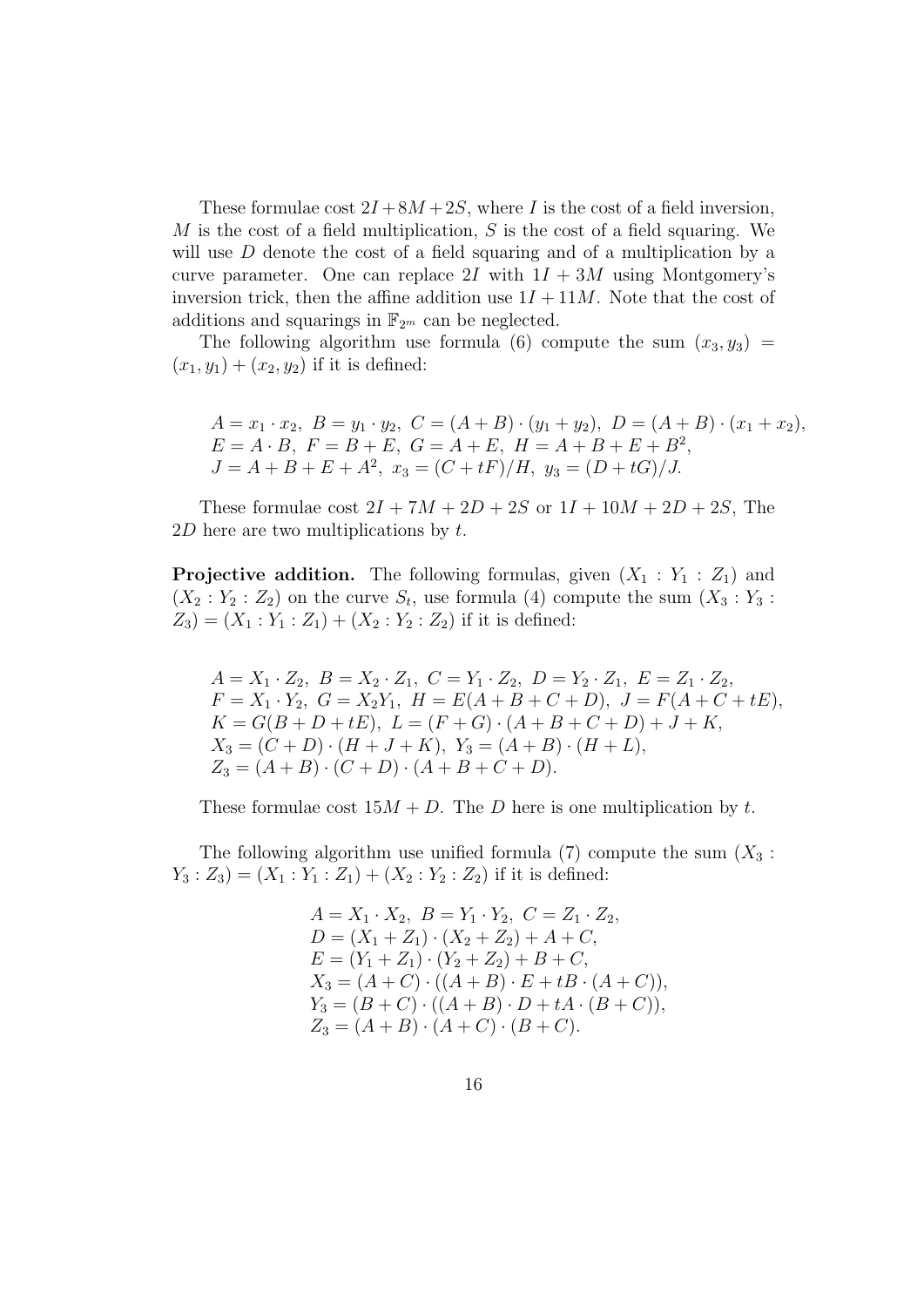These formulae cost  $13M + 2D$ . The 2D here are two multiplications by t.

Since the squarings in  $\mathbb{F}_{2^m}$  can be neglected, so we have the following algorithm,

$$
A = X_1 \cdot X_2, B = Y_1 \cdot Y_2, C = Z_1 \cdot Z_2,
$$
  
\n
$$
D = (X_1 + Z_1) \cdot (X_2 + Z_2) + A + C,
$$
  
\n
$$
E = (Y_1 + Z_1) \cdot (Y_2 + Z_2) + B + C,
$$
  
\n
$$
F = (A + C)^2, G = (B + C)^2, H = A \cdot (B + C),
$$
  
\n
$$
I = B \cdot C, J = A^2, K = B^2,
$$
  
\n
$$
X_3 = (J + H + I) \cdot E + tB \cdot F,
$$
  
\n
$$
Y_3 = (H + K + I) \cdot D + tA \cdot G,
$$
  
\n
$$
Z_3 = (J + H + I) \cdot (B + C).
$$

These formulae cost  $12M + 4S + 2D$ . The 2D here are two multiplications by  $t$ .

**Mixed addition.** Mixed addition is compute  $(X_3 : Y_3 : Z_3) = (X_1 : Y_1 : Y_2)$  $Z_1$  +  $(x_2, y_2)$  given  $(X_1 : Y_1 : Z_1)$  and  $(x_2, y_2)$  on the curve  $S_t$ . From projective addition algorithm use formula (4) we can get the mixed addition can be computed use  $12M + D$  since  $Z_2 = 1$ . However, use formula (7) compute mixed addition cost  $11M + 2D$ .

Comparison with previous work The following comparison shows that our addition formulae are more efficient than binary Edwards curve and Weierstrass curves.

The projective addition formulae of binary Edwards curves in [4] use  $21M+1S+4D$ , or  $18M+2S+7D$  when the curve parameters are small. The fastest formulae cost  $16M + 1S + 4D$  when the parameters  $d_1 = d_2$  of binary Edwards curves. The best operation counts is  $14M + 1S$  for Weierstrass curves with projective coordinates reported in Explicit-Formulars Database of [1]. Therefore, our formulae are more faster than the formulae in literature.

The projective addition formulae of binary Huff curves in [11] use  $15M +$  $2S + 2D$  or  $13M + 2S + 2D$  when using  $(a:b:0)$  as neutral element yields.

### 4.2  $(0, 0, 1)$  as neutral element

The similarly analysis can be done as use  $(1, 1, 0)$  as neutral element, but here we neglect the details.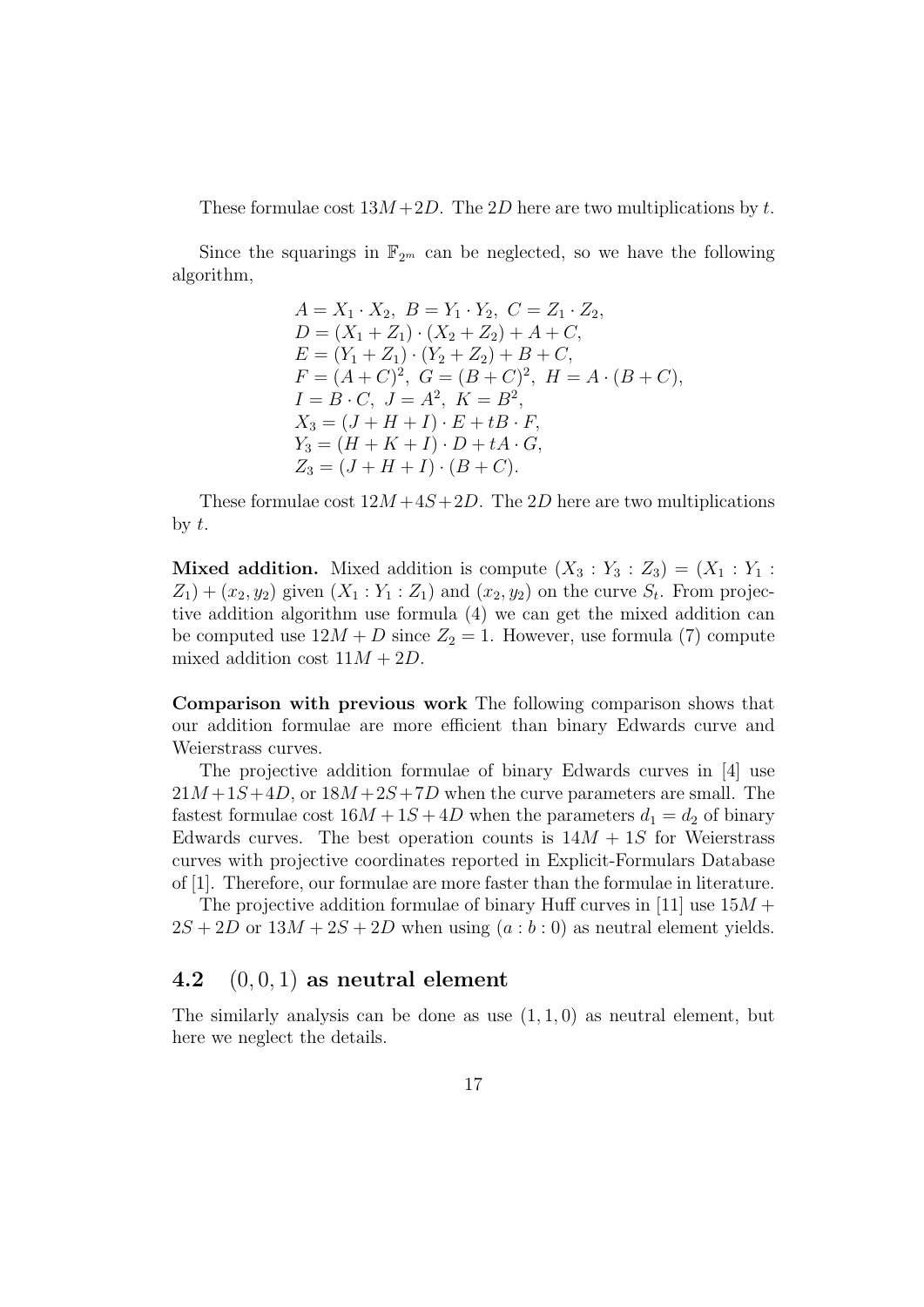# 5 Doubling

This section presents fast doubling formulae on  $S_t$  in affine coordinates and projective coordinates.

**Affine doubling.** Let  $(x_1, y_1)$  be a point on  $S_t$ , and assume that the sum  $2(x_1, y_1)$  is defined. From unified formula (6) with  $(1, 1, 0)$  as neutral element, we get

$$
2(x_1, y_1) = \left(\frac{ty_1^2(1+x_1)^2}{(x_1^2+y_1^2)(1+y_1^2)}, \frac{tx_1^2(1+y_1)^2}{(x_1^2+y_1^2)(1+x_1^2)}\right).
$$

Note that  $(x_1 + y_1)(1 + x_1)(1 + y_1) = x_1(1 + y_1^2) + y_1(1 + x_1)^2 + x_1^2 + y_1^2$ , we have the following algorithm to compute  $2P$ :

$$
A = y_1 \cdot (1 + x_1^2), \ B = x_1 \cdot (1 + y_1^2), \ D = (A + B + x_1^2 + y_1^2)^{-1}, E = tD^2, \ x_3 = E \cdot A^2, \ y_3 = E \cdot B^2.
$$

These formulae cost  $1I + 4M + 5S + D$ . The 1D here is one multiplication by  $t$ .

From the formula  $(8)$  with  $(0, 0, 1)$  as neutral element,

$$
2(x_1, y_1) = \left(\frac{x_1^2 + y_1^2 + x_1^2 y_1^2 + t^2 x_1^2 + x_1^4}{t(1+x_1^2)}, \frac{x_1^2 + y_1^2 + x_1^2 y_1^2 + t^2 y_1^2 + y_1^4}{t(1+y_1^2)}\right).
$$
  
We can divide 
$$
\frac{x_1^2 + y_1^2 + x_1^2 y_1^2 + t^2 y_1^2 + y_1^4}{t(1+y_1^2)}
$$
 as 
$$
\frac{1}{t}(x_1 + y_1 + \frac{ty_1}{1+y})^2
$$
, therefore  

$$
2(x_1, y_1) = \left(\frac{1}{t}(x_1 + y_1 + \frac{tx_1}{1+x_1})^2, \frac{1}{t}(x_1 + y_1 + \frac{ty_1}{1+y_1})^2\right).
$$

Note that  $y_1(1+x_1) = y_1+x_1y_1, x_1(1+y_1) = x_1+x_1y_1$  and  $(1+x_1)(1+y_1) =$  $1 + x_1 + y_1 + x_1y_1$ , we have the following algorithm to compute 2P:

$$
A = x_1 + y_1, B = x_1y_1, D = t(1 + x_1 + y_1 + B)^{-1},
$$
  
\n
$$
x_3 = (A + (x_1 + B) \cdot D)^2/t, y_3 = (A + (y_1 + B) \cdot D)^2/t.
$$

These formulae cost  $1I + 3M + 2S + 3D$ . The 3D here are three multiplications by t and  $1/t$  twice. Julio López in [14] pointed out the following pheations by t and  $1/t$  twice. Juno Lopez in [14] pointed out the following algorithm with cost  $1I + 3M + 2S + 2D$  by using  $\sqrt{t}$ . The same optimization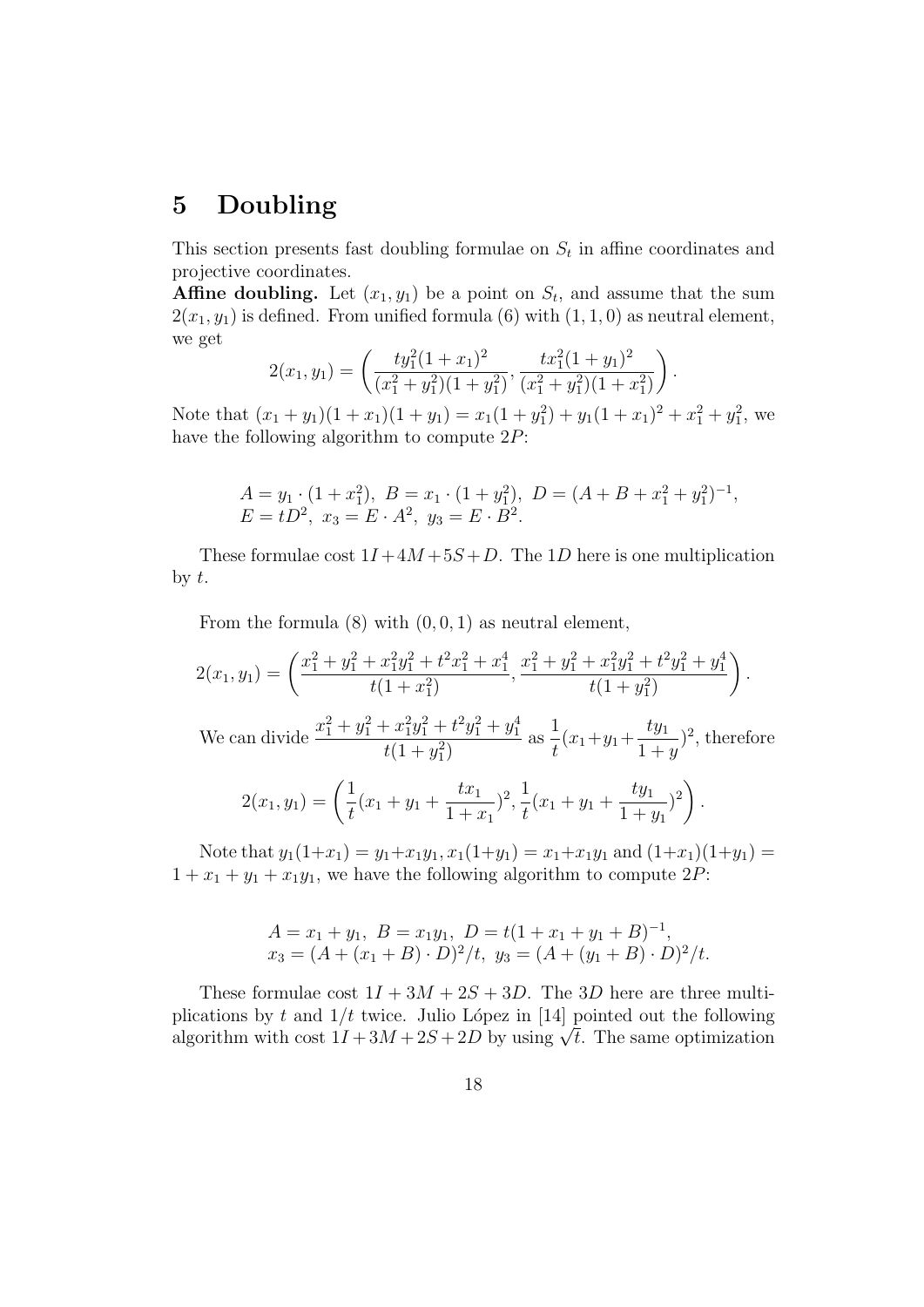applied in the first doubling formula by introduce the variable  $E = tD^2$  is applied in the first doubling formula by introduce the variable  $E = tD^2$  is<br>also due to Julio López. The 2D here are two multiplications by  $\sqrt{t}$  and  $1/\sqrt{t}$ .

$$
A = x_1 + y_1, B = x_1y_1, D = \sqrt{t}(1 + x_1 + y_1 + B)^{-1},
$$
  
\n
$$
E = A/\sqrt{t}, x_3 = (E + (x_1 + B) \cdot D)^2, y_3 = (E + (y_1 + B) \cdot D)^2.
$$

**Projective doubling.** Let  $P = (X_1, Y_1, Z_1)$  and  $2P = (X_3, Y_3, Z_3)$ , From unified formula  $(6)$  with  $(1, 1, 0)$  as neutral element, we get

$$
2P = (tY_1^2(X_1^2 + Z_1^2)^2, tX_1^2(Y_1^2 + Z_1^2)^2, (X_1^2 + Y_1^2)(X_1^2 + Z_1^2)(Y_1^2 + Z_1^2))
$$
  
=  $(Y_1^2(X_1^2 + Z_1^2)^2, X_1^2(Y_1^2 + Z_1^2)^2, (1/t)(X_1^2 + Y_1^2)(X_1^2 + Z_1^2)(Y_1^2 + Z_1^2)).$ 

Note that

$$
(X_1^2+Y_1^2)(X_1^2+Z_1^2)(Y_1^2+Z_1^2) = (Y_1(X_1^2+Z_1^2)+X_1(Y_1^2+Z_1^2)+Z_1(X_1^2+Y_1^2))^2,
$$

so we have the following algorithm

$$
A = X_1^2, B = Y_1^2, C = Z_1^2, D = Y_1 \cdot (A + C), E = X_1 \cdot (B + C)
$$
  

$$
X_3 = D^2, Y_3 = E^2, Z_3 = (1/t)(D + E + Z_1 \cdot (A + B)).
$$

These formulae cost  $3M + 3S + 1D$ . The 1D here is one multiplications by  $1/t$ .

Comparison with previous work The following comparison shows that our doubling formulae are competitive to binary Edwards curve and Weierstrass curves.

The best projective doubling formulae on binary Edwards curves in [4] use  $2M + 6S + 3D$ , or  $2M + 5S + 2D$  when the curve parameters  $d_1 = d_2$ . But in general for random curve the cost become  $4M + 6S$ . According to a summary in  $[4]$ , The fastest inversion-free doubling formulae in Lápez-Dahab coordinates cost  $4M + 4S + 1D$  introduced by Lange in [9]. In [8] Kim and Kim present doubling formulae for curves of the form  $v^2 + uv = u^3 + u^2 + a_6$ needing  $2M+5S+2D$ . Using the extended coordinates, the improve doubling formula take  $2M + 4S + 2D$  in [4]. Our projective doubling formulae cost  $3M + 3S + 1D$  for general curve parameters, them are slightly slower than binary Edwards curves or Weierstrass curves. But for random curves, take  $1D = 1M$  then our formulae are have more advantages.

The projective doubling formulae of binary Huff curves in [11] use  $6M +$  $5S + 2D$ .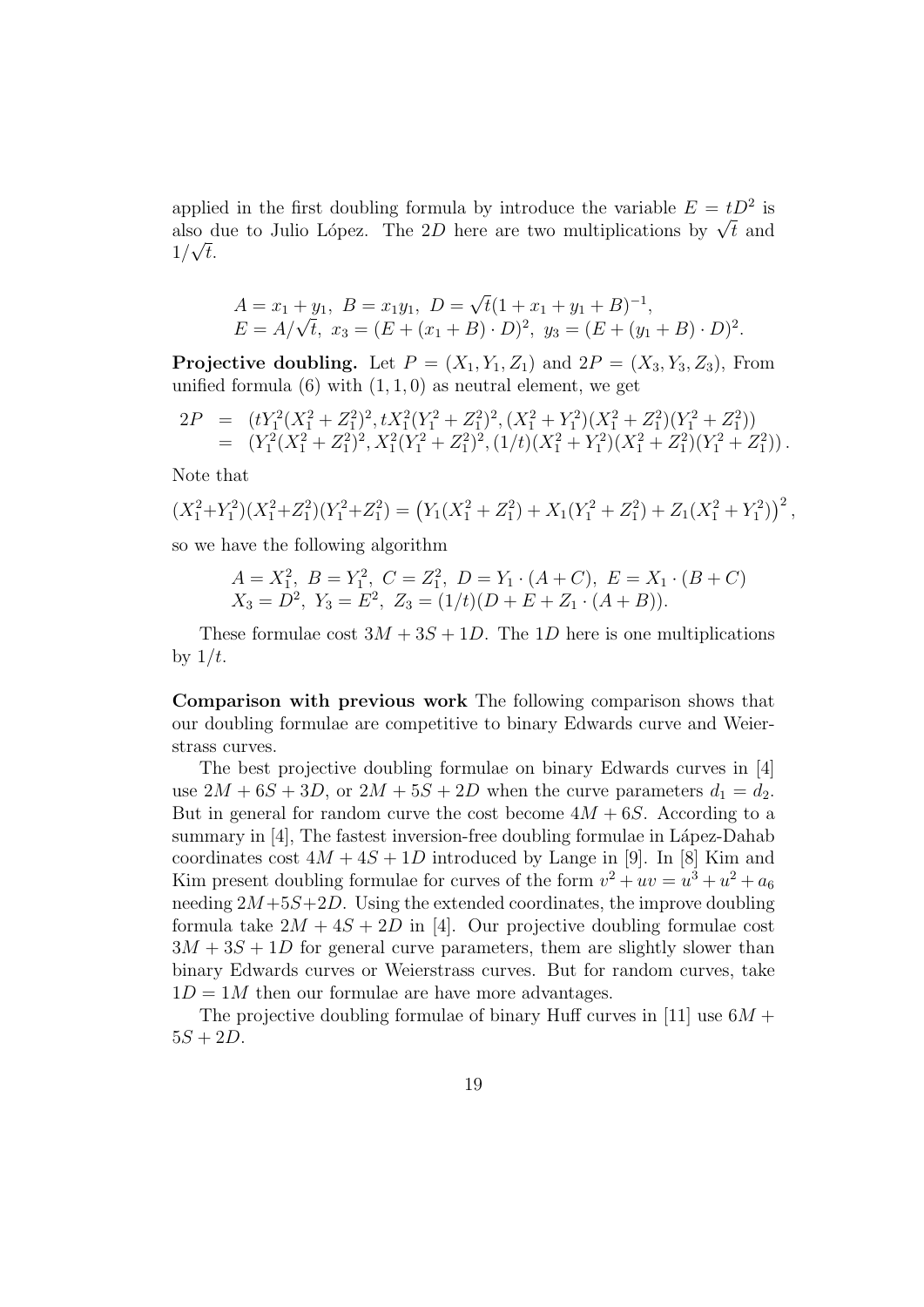### 6 Differential addition

This section presents fast explicit formulas for w-coordinate differential addition on binary curves  $S_t$ :  $x^2y + xy^2 + txy + x + y = 0$ . We define w-function in two ways. Here  $w(P) = x + y$  for  $P = (x, y)$ , and  $\tilde{w}(P) = xy$ . Note that  $w(-P) = w(P)$  and  $\tilde{w}(-P) = \tilde{w}(P)$ , since  $-(x, y) = (y, x)$ . We propose explicit cost of differential addition and double for  $\tilde{w}$ -coordinates, and neglect the details for w-coordinates.

Differential addition means computing  $Q + P$  given  $P, Q, Q - P$  or computing 2P given P. A generally differential point addition consists in calculating  $w(P + Q)$  from  $w(P)$ ,  $w(Q)$  and  $w(Q - P)$  for some coordinate function w. Montgomery in [16] developed a method, called Montgomery ladder, allowing faster scalar multiplication than usual methods. Montgomery presented fast formulae for u-coordinate differential addition on non-binary elliptic curves  $v^2 = u^3 + a_2u^2 + u$ . The Montgomery ladder can fast compute  $u(mP), u((m+1)P)$  given  $u(P)$ , and is one of most important methods to compute scalar multiplication. Bernstein et al. [4] used the idea of Montgomery ladder present fast  $w$ -coordinate differential addition on binary Edwards curves.

More concretely, write  $Q - P = (x_1, y_1), P = (x_2, y_2), Q = (x_3, y_3),$  $2P = (x_4, y_4)$  and  $Q + P = (x_5, y_5)$ . We will presents fast explicit formulae to compute  $w(P+Q)$  and  $w(2P)$  given  $w(P)$ ,  $w(Q)$  and  $w(Q-P)$ , and presents fast explicit formulae to compute  $\tilde{w}(P+Q)$  and  $\tilde{w}(2P)$  given  $\tilde{w}(P), \tilde{w}(Q)$  and  $\tilde{w}(Q - P)$ . Write  $w_i = x_i + y_i$  and  $\tilde{w}_i = x_i y_i$  for  $i = 0, 1, 2, 3, 4$ .

### 6.1  $(1, 1, 0)$  as neutral element

Since the doubling formula is

$$
2P = 2(x, y) = \left(\frac{ty^2(1+x^2)}{(x^2+y^2)(1+y^2)}, \frac{tx^2(1+y^2)}{(x^2+y^2)(1+x^2)}\right).
$$

Let  $w_1 = w(P)$ , then  $w(2P) = \frac{t(1+x^2y^2)}{(1+x^2)(1+y^2)}$  $(1+x^2)(1+y^2)$ . Note that  $xy =$  $x + y$  $x + y + t$ , thus 3

$$
w_4 = w(2P) = \frac{t^3}{t^2 + t^2 w_2^2 + w_2^4}.
$$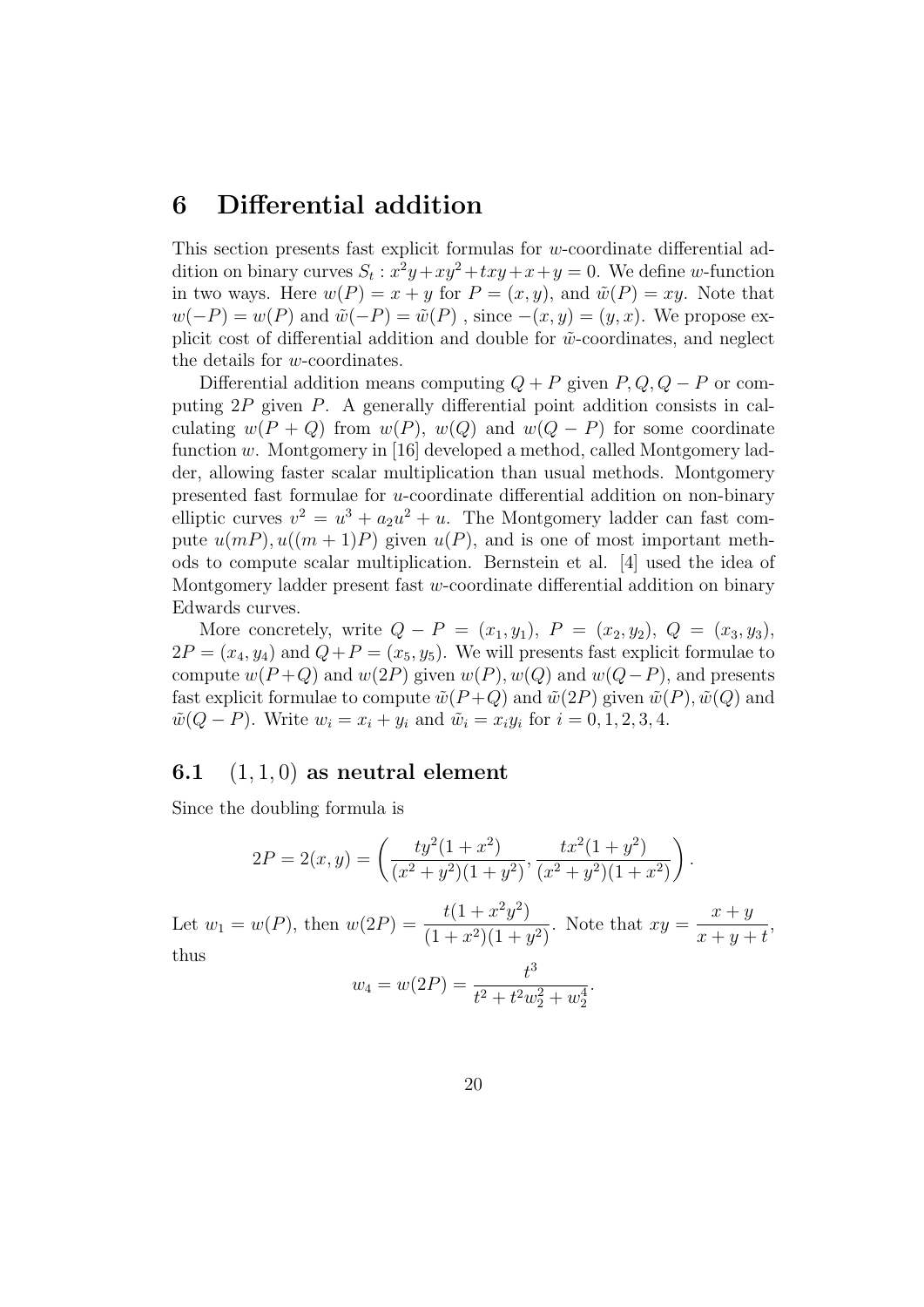Similarly, we have

$$
\tilde{w}_4 = \frac{1 + \tilde{w}_2^4}{t^2 \tilde{w}_2^2}.
$$

By a lengthy but straightforward calculation, we can get, when defined,

$$
w_1 + w_5 = t + \frac{t^3}{t^2 + w_2 w_3 (t + w_2)(t + w_3)},
$$
  

$$
w_1 w_5 = \frac{t^2 (w_2 + w_3 + t)^2}{t^2 + w_2 w_3 (t + w_2)(t + w_3)}.
$$

and

$$
\tilde{w}_1 + \tilde{w}_5 = \frac{t^2 \tilde{w}_2 \tilde{w}_3}{\tilde{w}_2^2 + \tilde{w}_3^2},
$$
  

$$
\tilde{w}_1 \tilde{w}_5 = \frac{1 + \tilde{w}_2^2 \tilde{w}_3^2}{\tilde{w}_2^2 + \tilde{w}_3^2}.
$$

Cost of affine  $\tilde{w}$ -coordinate differential addition and doubling. The explicit formulae

$$
A = \tilde{w}_2^2, B = \tilde{w}_3^2, C = \tilde{w}_2 \tilde{w}_3, D = (A + B)^{-1}
$$
  

$$
\tilde{w}_5 = \tilde{w}_1 + t^2 C \cdot D.
$$

use  $1I + 2M + 2S + 1D$ , where the 1D is a multiplication by  $t^2$ . Doubling: The explicit formulae

$$
A = \tilde{w}_2^2, B = A^2, C = t^2 A, D = C^{-1}
$$
  

$$
\tilde{w}_4 = (1 + B) \cdot D.
$$

use  $1I + 1M + 2S + 1D$ , where the 1D is a multiplication by  $t^2$ .

Cost of projective  $\tilde{w}$ -coordinate differential addition and doubling. Assume that  $\tilde{w}_1, \tilde{w}_2, \tilde{w}_3$  are given as fractions  $\tilde{W}_1/Z_1, \tilde{W}_2/Z_2, \tilde{W}_3/Z_3$  and that  $\tilde{W}_4, \tilde{W}_5$  are to be output as fractions  $\tilde{W}_4/Z_4, \tilde{W}_5/Z_5$ .

The explicit addition formulae

$$
A = \tilde{W}_2 \cdot Z_3, \ B = \tilde{W}_3 \cdot Z_2, \ C = (A + B)^2, \tilde{W}_5 = t^2 Z_1 \cdot A \cdot B + \tilde{W}_1 \cdot C, \ Z_5 = Z_1 \cdot C.
$$

use  $6M + S + 1D$ , where the 1D is a multiplication by  $t^2$ .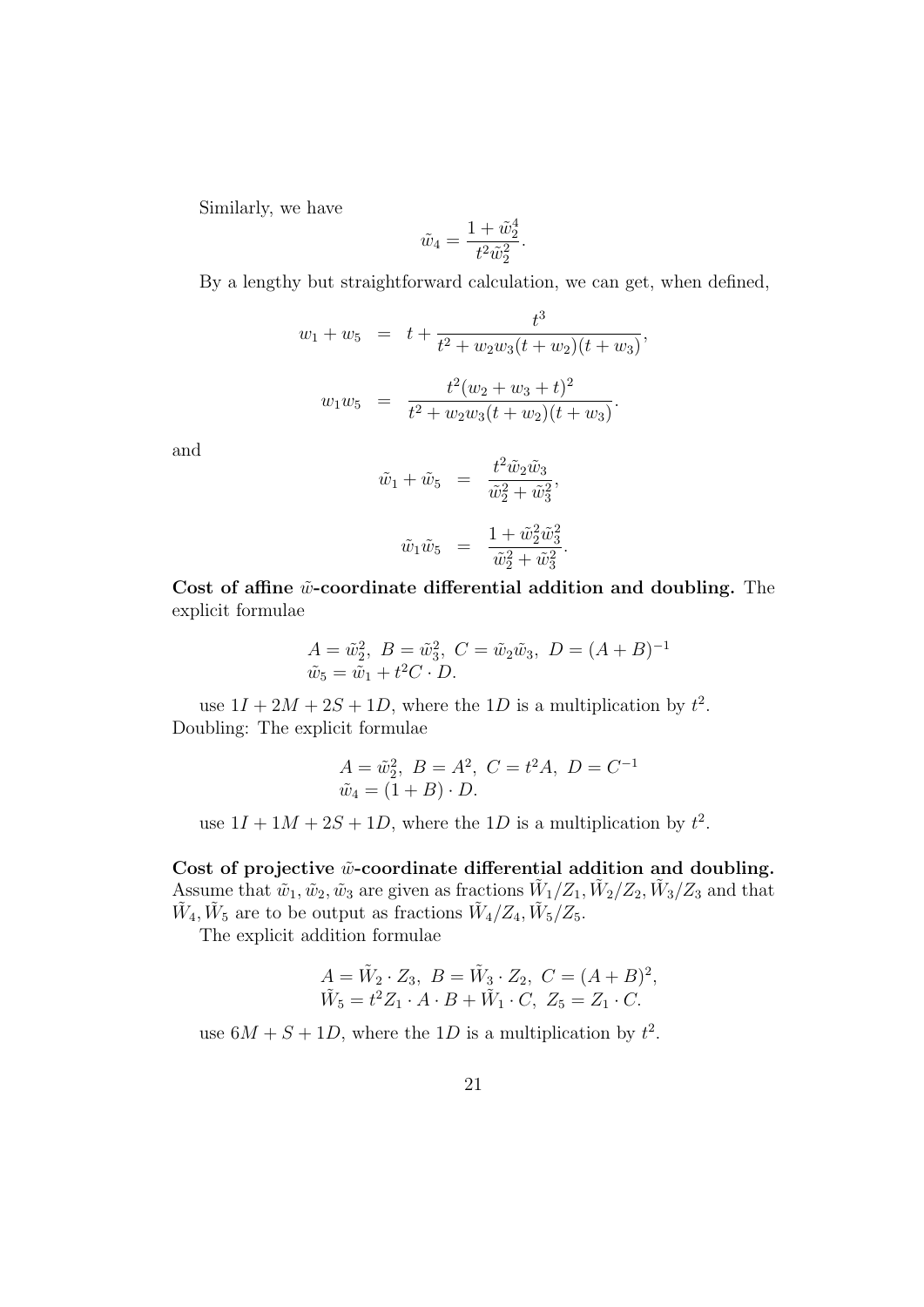The explicit doubling formulae

$$
A = \tilde{W}_2
$$
,  $B = A^2$ ,  $C = Z_2^2$ ,  $D = C^2$   
 $\tilde{W}_4 = B + D$ ,  $Z_5 = t^2 A \cdot C$ .

use  $1M + 4S + 1D$ , where the 1D is a multiplication by  $t^2$ .

Here  $\tilde{w}_1\tilde{w}_5$  formulas offer an interesting alternative. For example, the explicit formulae

$$
A = Z_2 \cdot Z_3, \ B = \tilde{W}_2 \cdot \tilde{W}_3, \ C = (A + B)^2,
$$
  
\n
$$
D = (\tilde{W}_2 + Z_2) \cdot (\tilde{W}_3 + Z_3) + A + B,
$$
  
\n
$$
\tilde{W}_5 = Z_1 \cdot C, \ Z_5 = \tilde{W}_1 \cdot D^2.
$$

use  $5M + 2S$ . If  $Z_2 = 1$  then cost of mixed w-coordinates differential addition is  $4M + 2S$ .

### 6.2  $(0, 0, 1)$  as neutral element

Similarly, we have the following formulae.

$$
w_4 = w(2P) = \frac{tw_2^2(t^2 + w_2^2)}{t^2 + t^2w_2^2 + w_2^4},
$$

and

$$
\tilde{w}_4 = \frac{t^2 \tilde{w}_2^2}{1 + \tilde{w}_2^4}.
$$

$$
w_1 + w_5 = t + \frac{t^3}{t^2 + w_2 w_3 (t + w_2)(t + w_3)},
$$

$$
w_1 w_5 = \frac{t^2 (w_2 + w_3)^2}{t^2 + w_2 w_3 (t + w_2)(t + w_3)}.
$$

and

$$
\tilde{w}_1 + \tilde{w}_5 = \frac{t^2 \tilde{w}_2 \tilde{w}_3}{1 + \tilde{w}_2^2 \tilde{w}_3^2},
$$
  

$$
\tilde{w}_1 \tilde{w}_5 = \frac{\tilde{w}_2^2 + \tilde{w}_3^2}{1 + \tilde{w}_2^2 \tilde{w}_3^2}.
$$

Cost of affine  $\tilde{w}$ -coordinate differential addition and doubling. The explicit formulae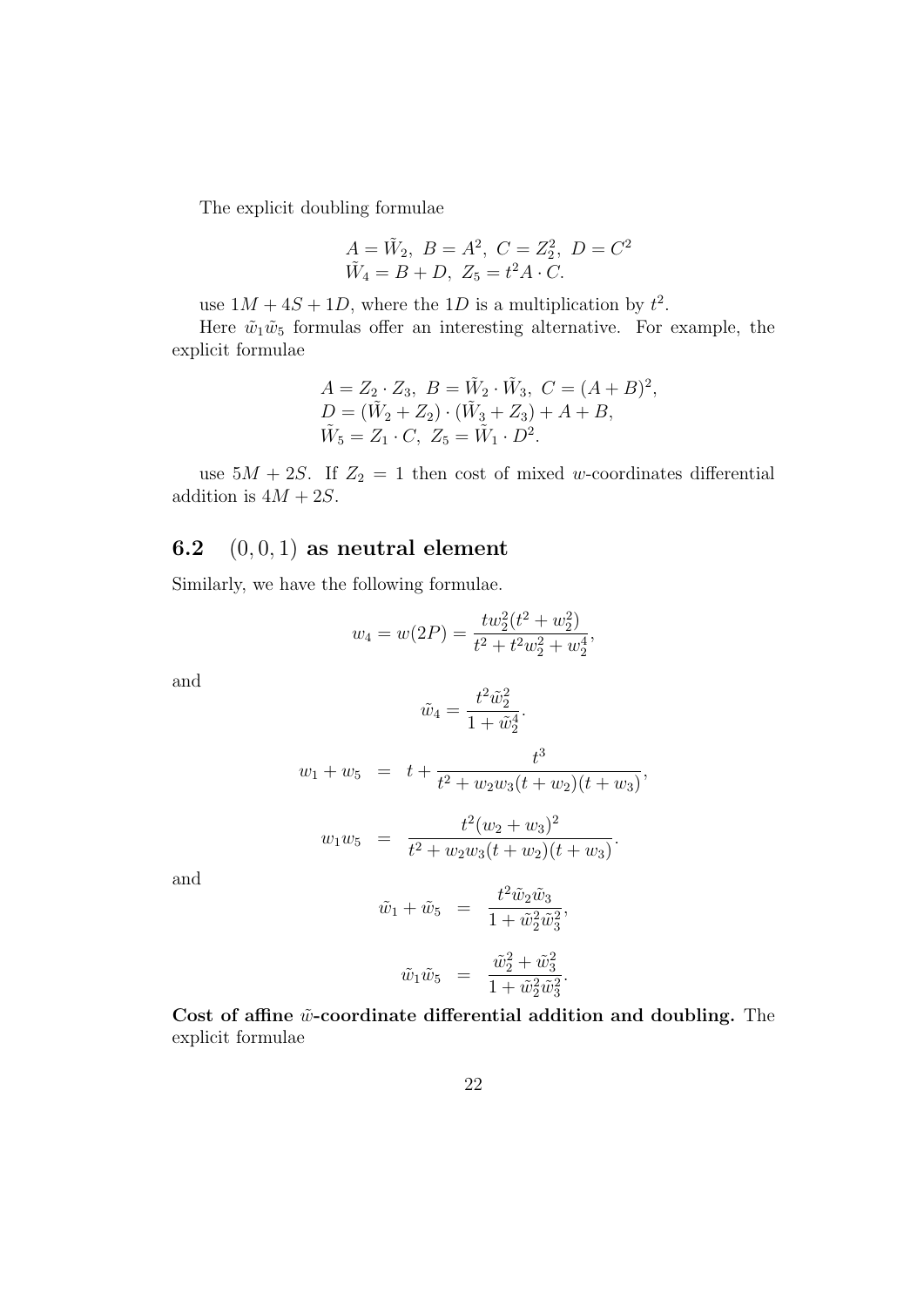$$
A = \tilde{w}_2 \tilde{w}_3, \ B = A^2, \ D = (1 + B)^{-1}
$$
  

$$
\tilde{w}_5 = \tilde{w}_1 + t^2 A \cdot D.
$$

use  $1I + 2M + S + 1D$ , where the 1D is a multiplication by  $t^2$ . Doubling: The explicit formulae

$$
A = \tilde{w}_2^2, B = A^2, D = (1 + B)^{-1}
$$
  

$$
\tilde{w}_4 = t^2 A \cdot D.
$$

use  $1I + 1M + 2S + 1D$ , where the 1D is a multiplication by  $t^2$ .

Cost of projective  $\tilde{\psi}$ -coordinate differential addition and doubling. Assume that  $\tilde{w}_1, \tilde{w}_2, \tilde{w}_3$  are given as fractions  $\tilde{W}_1/Z_1, \tilde{W}_2/Z_2, \tilde{W}_3/Z_3$  and that  $\tilde{W}_4, \tilde{W}_5$  are to be output as fractions  $\tilde{W}_4/Z_4, \tilde{W}_5/Z_5$ .

The explicit addition formulae

$$
A = Z_2 \cdot Z_3, \ B = \tilde{W}_2 \cdot \tilde{W}_3, \ C = (A + B)^2, \ D = A \cdot B,
$$
  

$$
\tilde{W}_5 = t^2 Z_1 \cdot D + \tilde{W}_1 \cdot C, \ Z_5 = Z_1 \cdot C.
$$

use  $6M + S + 1D$ , where the 1D is a multiplication by  $t^2$ . The explicit doubling formulae

$$
A = \tilde{W}_2
$$
,  $B = A^2$ ,  $C = Z_2^2$ ,  $D = C^2$   
 $\tilde{W}_4 = t^2 A \cdot C$ ,  $Z_5 = B + D$ .

use  $1M + 4S + 1D$ , where the 1D is a multiplication by  $t^2$ . Here  $\tilde{w}_1\tilde{w}_5$  formulas offer an interesting alternative. The explicit formulae

$$
A = Z_2 \cdot Z_3, B = \tilde{W}_2 \cdot \tilde{W}_3, C = (A + B)^2,
$$
  
\n
$$
D = (\tilde{W}_2 + Z_2) \cdot (\tilde{W}_3 + Z_3) + A + B,
$$
  
\n
$$
\tilde{W}_5 = Z_1 \cdot D^2, Z_5 = \tilde{W}_1 \cdot C.
$$

use  $5M + 2S$ . If  $Z_2 = 1$  then cost of mixed w-coordinates differential addition is  $4M + 2S$ .

## 7 Note on binary Huff model curve

Let  $H_{a,b}: ax(y^2 + y + 1) = by(x^2 + x + 1)$  defined over  $\mathbb{F}_{2^m}$ , then  $ax(y^2 + y + 1) = by(x^2 + x + 1)$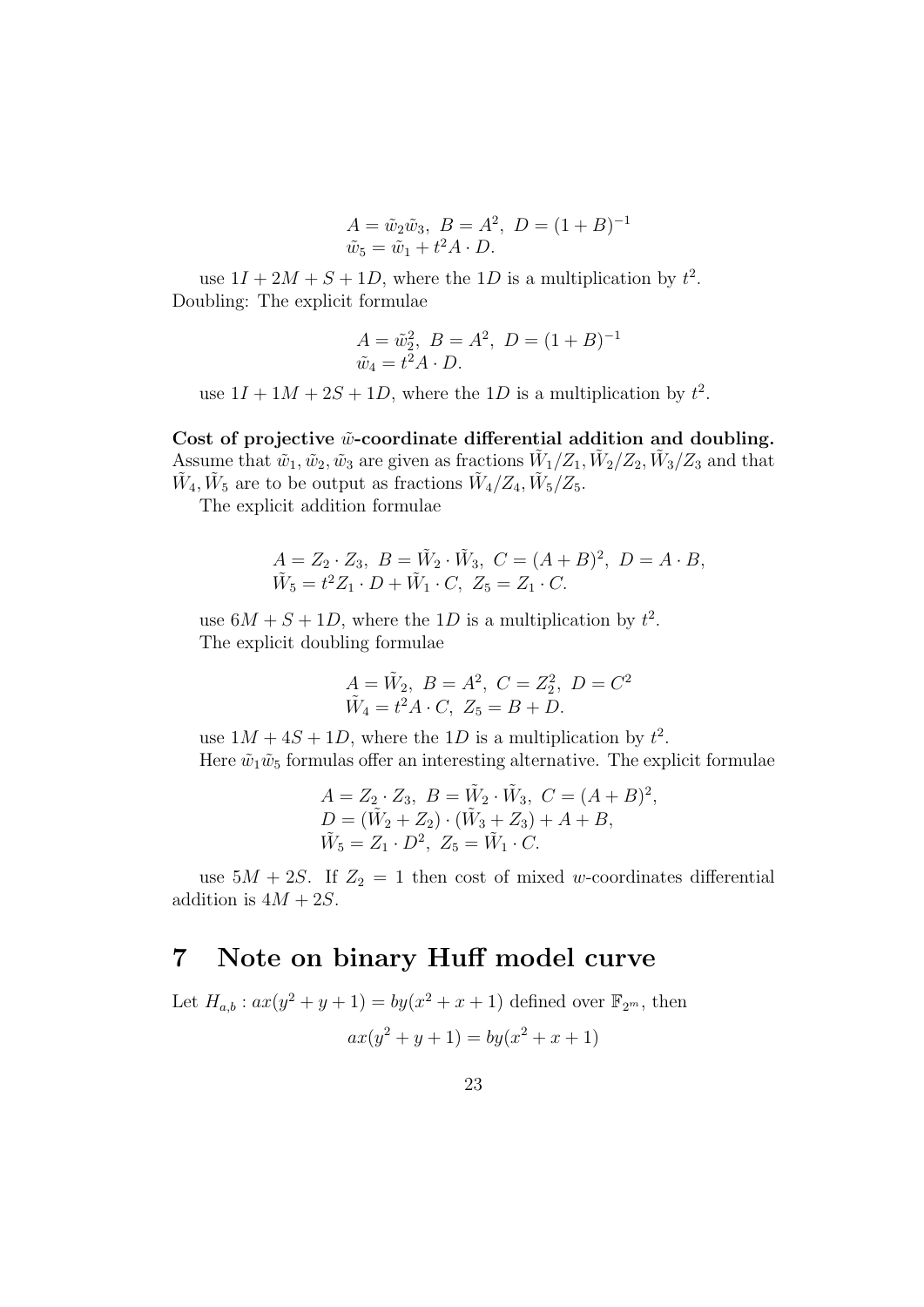is isomorphic to elliptic curve

$$
v^{2} + uv = u^{3} + u^{2} + \frac{a^{4}b^{4}}{(a+b)^{8}}
$$

over  $\mathbb{F}_{2^m}$  via the change of variables  $\varphi(x, y) = (u, v)$ , where

$$
u = \frac{ab(bx+ay)}{(a+b)^2(ax+by+(a+b)xy)},
$$
  

$$
v = \frac{ab(a^2bx+a^3y+ab(a+b)xy+(a+b)^3)}{(a+b)^4(ax+by+(a+b)xy)}.
$$

The inverse change is  $\psi(u, v) = (x, y)$ , where

$$
x = \frac{b(a+b)^3u + a^2b(a+b)}{(a+b)^4v + a^2b^2}, \ y = \frac{a(a+b)^3u + ab^2(a+b)}{(a+b)^4(u+v) + a^2b^2}.
$$

The above change of variables map the identity element  $(0, 0, 1)$  on  $H_{a,b}$  to the identity element  $(0, 1, 0)$  on Weierstrass curve  $v^2 + uv = u^3 + u^2 + \frac{a^4b^4}{(u^2 + b^2)^2}$  $\frac{a}{(a+b)^8}.$ Note that  $\text{Tr}(\frac{a^4b}{\sqrt{a^4}})$  $4h<sub>4</sub>$  $\frac{d^2v}{(a+b)^8}$  = 0, Hence, binary Huff elliptic curves family  $ax(y^2 +$  $(y+1) = by(x^2+x+1)$  isomorphic to curves family  $y^2 + xy = x^3 + x^2 + t$ over  $\mathbb{F}_{2^m}$  with  $\text{Tr}(t) = 0$ .

Therefore, the binary Huff elliptic curves  $ax(y^2 + y + 1) = by(x^2 + x + 1)$ only cover half of ordinary elliptic curves form  $v^2 + uv = u^3 + u^2 + t$  over  $\mathbb{F}_{2^m}$ when m is odd. The elliptic curves  $S_t$ :  $x^2y + xy^2 + txy + x + y$  cover all the ordinary elliptic curves form  $v^2 + uv = u^3 + t$  over  $\mathbb{F}_{2^m}$  when m is odd.

Let  $H_{a,b,f} : ax(y^2 + fy + 1) = by(x^2 + fx + 1)$  defined over  $\mathbb{F}_{2^m}$ , then

$$
ax(y^2 + fy + 1) = by(x^2 + fx + 1)
$$

is isomorphic to elliptic curve

$$
v^{2} + uv = u^{3} + f^{-2}u^{2} + \frac{a^{4}b^{4}}{(a+b)^{8}f^{8}}
$$

over  $\mathbb{F}_{2^m}$  via the change of variables  $\psi(u, v) = (x, y)$ , where

$$
x = \frac{b(a+b)^3 f^3 u + a^2 b(a+b) f}{(a+b)^4 f^4 v + a^2 b^2}, \ y = \frac{a(a+b)^3 f^3 u + ab^2 (a+b) f}{(a+b)^4 f^4 (u+v) + a^2 b^2}.
$$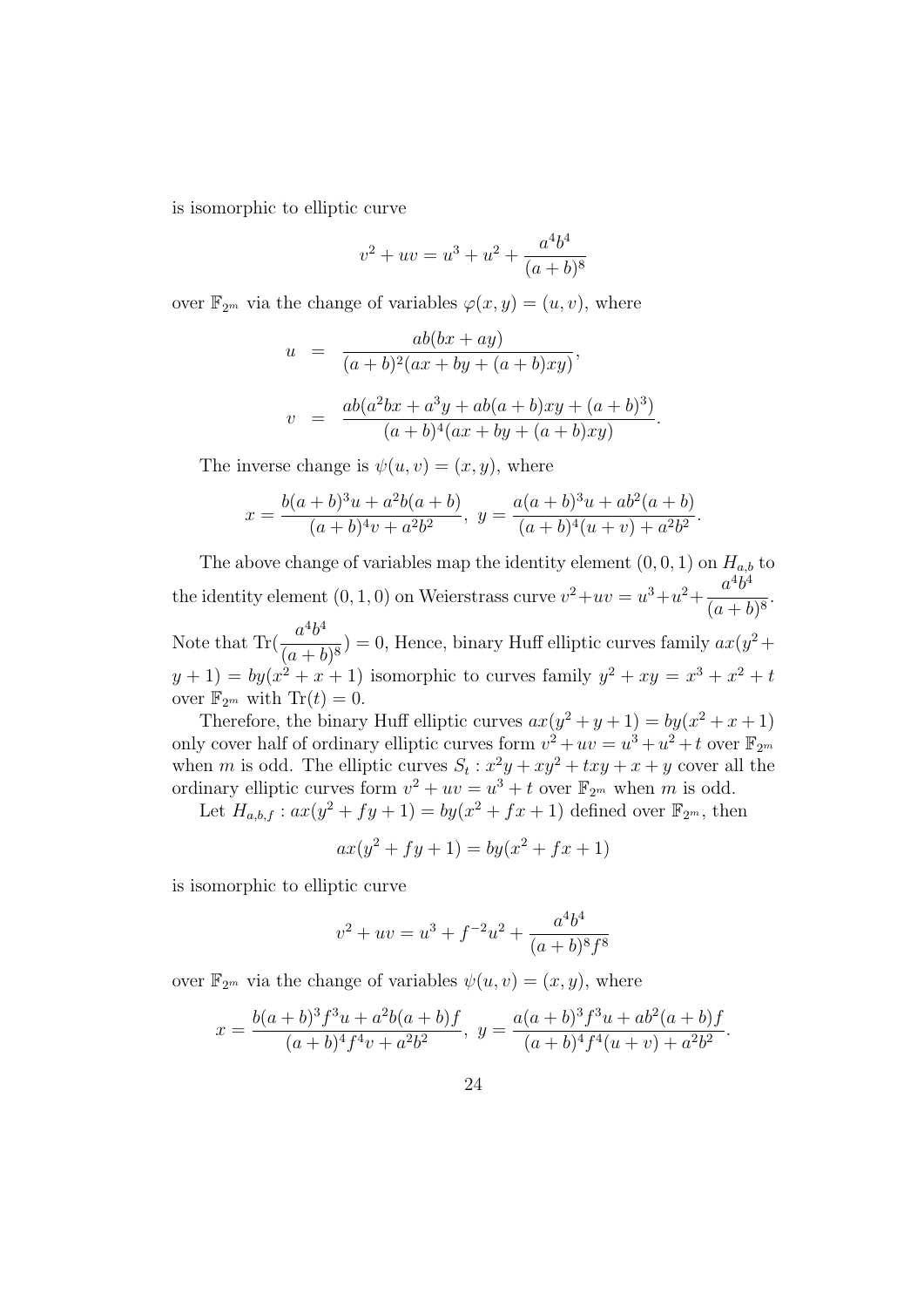Note that  $H_{a,b,f}: ax(y^2 + fy + 1) = by(x^2 + fx + 1)$  cover all the ordinary elliptic over  $\mathbb{F}_{2^m}$  [11].

#### Acknowledgments

We are very grateful to Marc Joye for sending their preprint [11] to us prior to publication.

# References

- [1] D. J. Bernstein, and T. Lange, Explicit-formulae database. URL: http://www.hyperelliptic.org/EFD.
- [2] D. J. Bernstein and T. Lange, Faster addition and doubling on elliptic curves, ASIACRYPT 2007, LNCS 4833, 29-50, Springer, 2007.
- [3] D. J. Bernstein, P. Birkner, M. Joye, T. Lange, and C. Peters, Twisted Edwards curves, In AFRICACRYPT 2008, LNCS 5023, 389- 405, Springer, 2008.
- [4] D.J. Bernstein, T. Lange, R.R. Farashahi, Binary Edwards curves, In: E. Oswald, P. Rohatgi(eds.) Cryptographic Hardware and Embedded Systems, CHES 2008. LNCS vol. 5154, 244-265, Springer, 2008.
- [5] E Brier,M. Joye, Weierstrass elliptic curves and side-channel attacks, in ´ PKC 2002, LNCS 2274, 335-345, Springer, 2002.
- [6] H.M. Edwards, A normal form for elliptic curves, Bulletin of the American Math- ematical Society 44, 393-422, 2007.
- [7] G. B. Huff, Diophantine problems in geometry and elliptic ternary forms. Duke Math. J., 15:443-453, 1948.
- [8] K.H. Kim, S.I. Kim, A new method for speeding up arithmetic on elliptic curves over binary fields (2007). URL: http://eprint.iacr.org/2007/181.
- [9] T. Lange, , A note on L´apez-Dahab coordinates, Tatra Mountains Mathematical Publications 33(2006), 75-81. MR 2007f:11139. URL: http://eprint.iacr.org/2004/323.